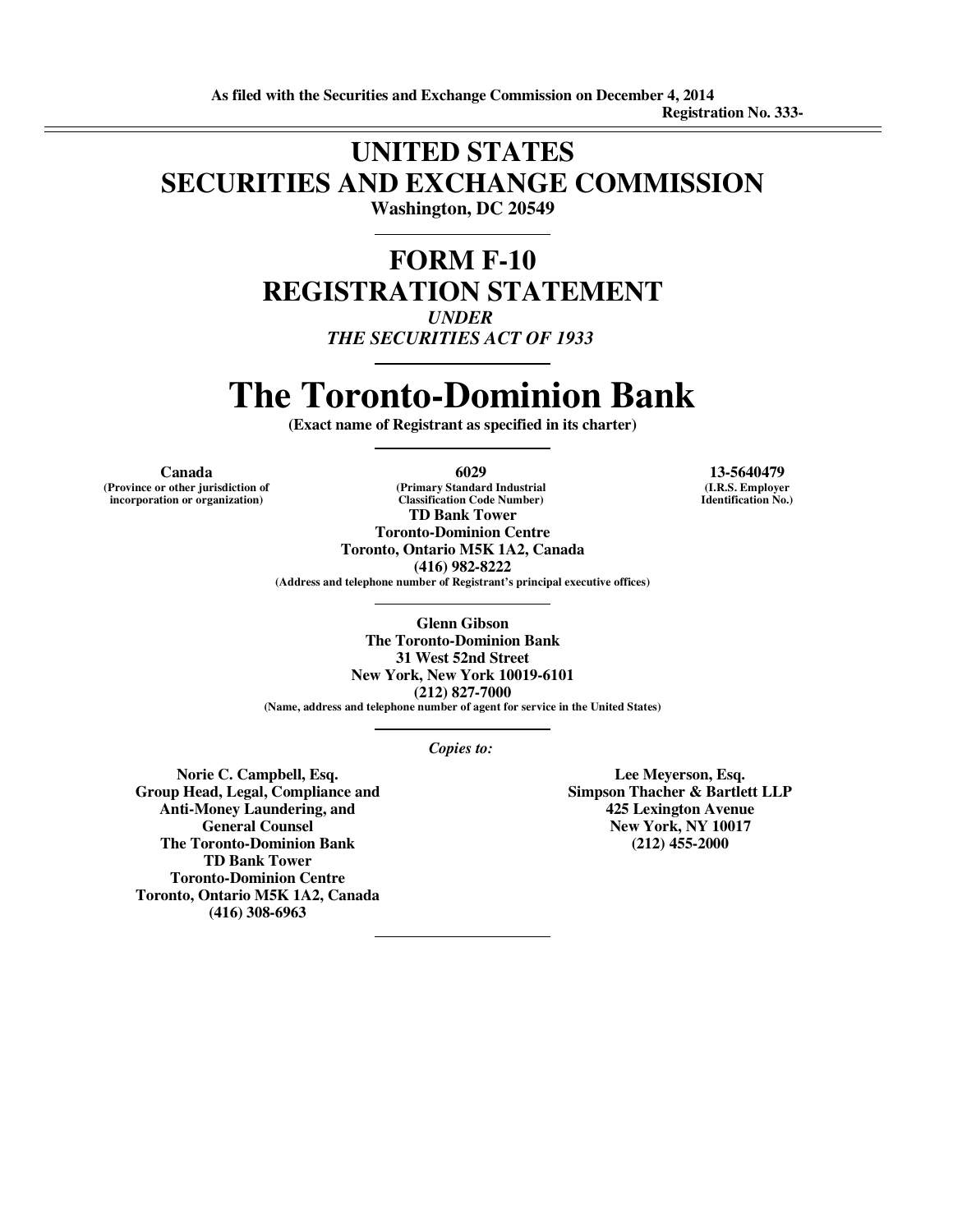#### **Approximate date of commencement of proposed sale to the public: From time to time after the effective date of this Registration Statement.**

# **Province of Ontario, Canada**

**(Principal jurisdiction regulating this offering)** 

It is proposed that this filing shall become effective (check appropriate box below):

- $A. \Box$ upon filing with the Commission, pursuant to Rule 467(a) (if in connection with an offering being made contemporaneously in the United States and Canada).
- B.  $\Box$  at some future date (check a<br>1.  $\Box$  pursuant to Rule 467(b) on at some future date (check appropriate box below)
	- 1.  $\Box$ <br>2.  $\Box$ at (designate a time not sooner than seven calendar days after filing).
	- 2.  $\boxtimes$  pursuant to Rule 467(b) on December 5, 2014 at 12:00 p.m. (designate a time seven calendar days or sooner after filing) because the securities regulatory authority in the review jurisdiction has issued a receipt because the securities regulatory authority in the review jurisdiction has issued a receipt or notification of clearance on December 4, 2014.
	- 3.  $\Box$  pursuant to Rule 467(b) as soon as practicable after notification of the Commission by the Registrant or the Canadian securities regulatory authority of the review iurisdiction that a receipt or notification of cl securities regulatory authority of the review jurisdiction that a receipt or notification of clearance has been issued with respect hereto.
	- 4.  $\Box$  after the filing of the next amendment to this Form (if preliminary material is being filed).

If any of the securities being registered on this form are to be offered on a delayed or continuous basis pursuant to the home jurisdiction's shelf prospectus offering procedures, check the following box.  $\boxtimes$ 

# **CALCULATION OF REGISTRATION FEE**

| Title of each class of<br>securities to be registered | Amount<br>to be<br>registered $(1)(2)$ | <b>Proposed</b><br>maximum<br>aggregate<br>offering price $(3)$ | Amount of<br>registration fee $(4)$ |
|-------------------------------------------------------|----------------------------------------|-----------------------------------------------------------------|-------------------------------------|
| Debt Securities (subordinated indebtedness)           |                                        |                                                                 |                                     |
| <b>Common Shares</b>                                  |                                        |                                                                 |                                     |
| <b>Class A First Preferred Shares</b>                 |                                        |                                                                 |                                     |
| Warrants                                              |                                        |                                                                 |                                     |
| <b>Subscription Receipts</b>                          |                                        |                                                                 |                                     |
| Total                                                 | \$5,000,000,000                        | \$5,000,000,000                                                 | \$581,000                           |

- (1) There is being registered hereunder an indeterminate number of securities of The Toronto-Dominion Bank (the "Registrant") as from time to time may be issued at prices determined at the time of issuance. This Registration Statement also covers such indeterminate amount of securities of the Registrant as may be issued upon exercise, conversion or exchange of any securities that provide for such issuance. Separate consideration may not be received for these securities.
- (2) This Registration Statement also covers an undeterminable amount of the registered securities that may be reoffered and resold on an ongoing basis after their initial sale in market-making transactions by affiliates of the Registrant.
- (3) Estimated solely for the purpose of determining the registration fee. In no event will the aggregate offering price of all securities issued from time to time pursuant to this Registration Statement exceed U.S.\$5,000,000,000, or the equivalent thereof in one or more foreign currencies.
- (4) Pursuant to Rule 457(p) of the Securities Act of 1933, as amended (the "Securities Act"), the Registrant hereby offsets the registration fee required to be paid in connection with this Registration Statement by (i) U.S.\$421,000 previously paid by the Registrant in connection with U.S.\$5,000,000,000 of unissued securities registered by the Registrant under Registration Statement No. 333-185019, initially filed with the Commission on November 16, 2012, and (ii) U.S.\$160,000 previously paid by the Registrant in connection with U.S.\$5,000,000,000 of unissued securities registered by the Registrant under Registration Statement No. 333-170153, initially filed with the Commission on October 26, 2010, such that the net registration fee paid in connection with this Registration Statement is U.S.\$0.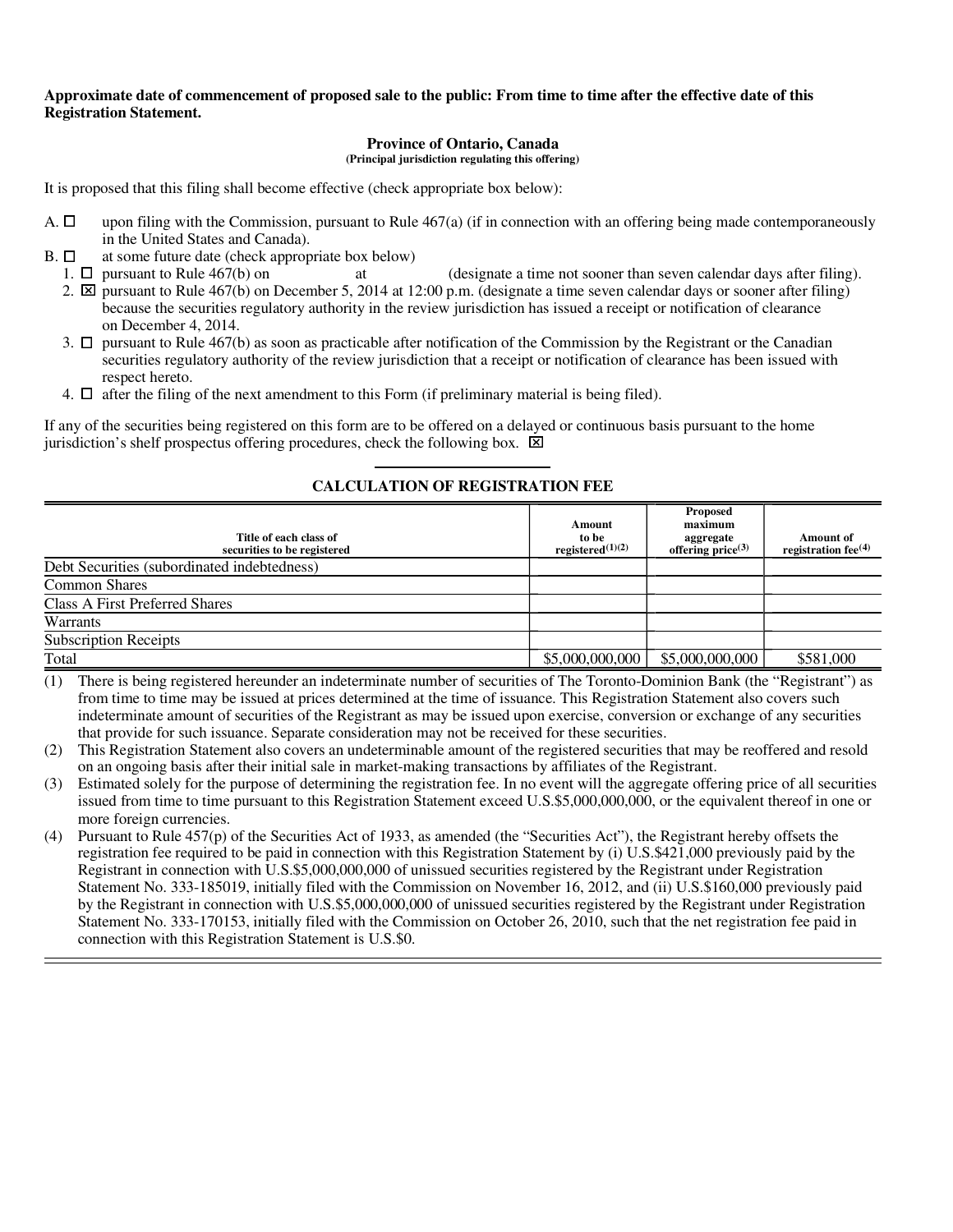## **PART I INFORMATION TO BE DELIVERED TO OFFEREES OR PURCHASERS**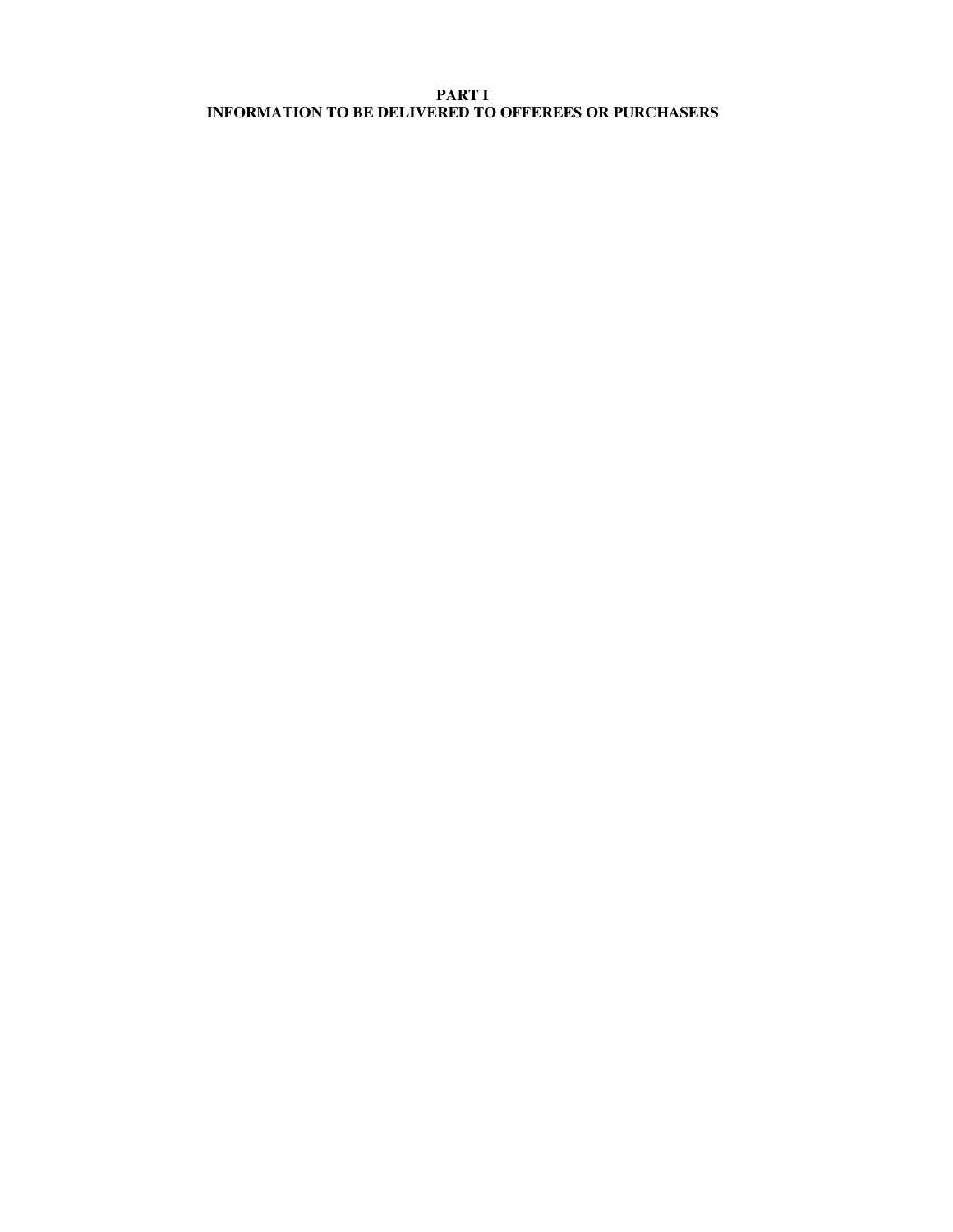#### **Short Form Base Shelf Prospectus**



# **The Toronto-Dominion Bank**

*(a Canadian chartered bank)* 

#### **U.S. \$5,000,000,000**

**Debt Securities (subordinated indebtedness) Common Shares Class A First Preferred Shares Warrants to Purchase Preferred Shares Subscription Receipts** 

The Toronto-Dominion Bank (the "Bank") may from time to time offer and issue the following securities: (i) unsecured debt securities ("Debt Securities"); (ii) common shares ("Common Shares"); (iii) Class A First Preferred Shares ("Preferred Shares"); (iv) warrants to purchase Preferred Shares ("Warrants"); and (v) subscription receipts ("Subscription Receipts") or any combination thereof. The Debt Securities, Common Shares, Preferred Shares, Warrants and Subscription Receipts (collectively, the "Securities") offered hereby may be offered separately or together, in amounts, at prices and on terms to be set forth in an accompanying shelf prospectus supplement (a "Prospectus Supplement"). All shelf information omitted from this short form base shelf prospectus (the "Prospectus") will be contained in one or more Prospectus Supplements that will be delivered to purchasers together with this Prospectus. The Bank may sell up to U.S. \$5,000,000,000 in aggregate initial offering price of Securities (or the equivalent thereof if any of the Securities are denominated in a currency or currency unit other than U.S. dollars) during the 25 month period that this Prospectus, including any amendments thereto, remains valid. All currency amounts in this Prospectus are stated in Canadian dollars, unless otherwise indicated.

The specific terms of the Securities in respect of which this Prospectus is being delivered will be set forth in the applicable Prospectus Supplement and may include, where applicable: (i) in the case of Debt Securities, the specific designation, aggregate principal amount, the currency or the currency unit for which the Debt Securities may be purchased, maturity, interest provisions, authorized denominations, offering price, any terms for redemption at the option of the Bank or the holder, any exchange or conversion terms and any other specific terms; (ii) in the case of Common Shares, the number of shares and offering price; (iii) in the case of Preferred Shares, the designation of the particular series, aggregate gross proceeds, the number of shares offered, the issue price, the dividend rate, the dividend payment dates, any terms for redemption at the option of the Bank or the holder, any exchange or conversion terms and any other specific terms; (iv) in the case of Warrants, the designation, number and terms of the Preferred Shares purchasable upon exercise of the Warrants, any procedures that will result in the adjustment of these numbers, the exercise price, dates and periods of exercise, the currency in which the Warrants are issued and any other specific terms; and (v) in the case of Subscription Receipts, the number of Subscription Receipts being offered, the issue price, the procedures for the exchange of the Subscription Receipts for Debt Securities, Preferred Shares or Common Shares, as the case may be, and any other specific terms.

The outstanding Common Shares are currently listed on the Toronto and New York stock exchanges and the outstanding Preferred Shares are listed on the Toronto Stock Exchange.

This Prospectus does not qualify for issuance Debt Securities in respect of which the payment of principal and/or interest may be determined, in whole or in part, by reference to one or more underlying interests, including, for example, an equity or debt security, a statistical measure of economic or financial performance including, but not limited to, any currency, consumer price or mortgage index, or the price or value of one or more commodities, indices or other items, or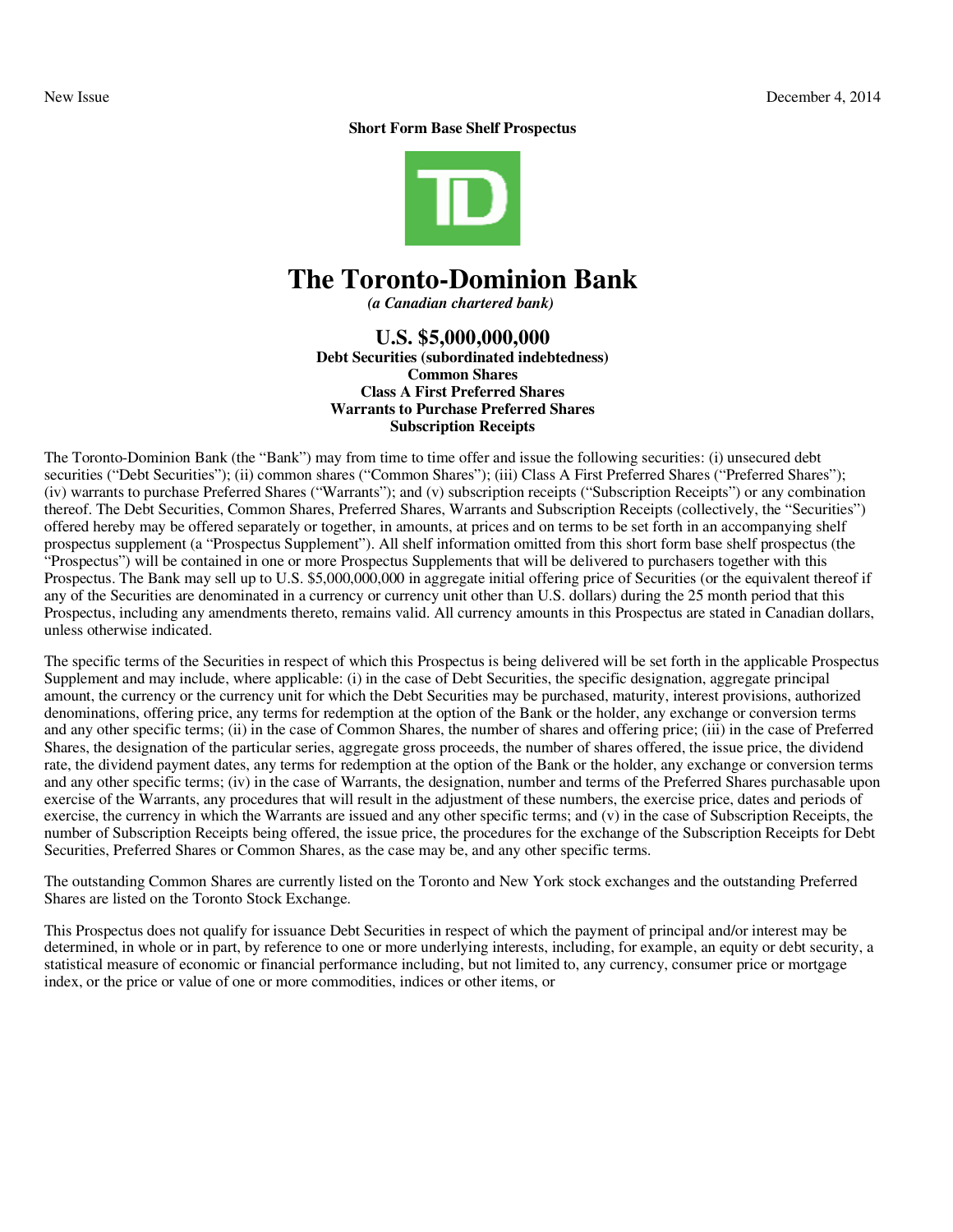any other item or formula, or any combination or basket of the foregoing items. For greater certainty, this Prospectus may qualify for issuance Debt Securities in respect of which the payment of principal and/or interest may be determined, in whole or in part, by reference to published rates of a central banking authority or one or more financial institutions, such as a prime rate or a bankers' acceptance rate, or to recognized market benchmark interest rates such as LIBOR.

Effective January 1, 2013, in accordance with capital adequacy requirements adopted by the Office of the Superintendent of Financial Institutions (Canada) (the "Superintendent"), non-common capital instruments issued after January 1, 2013, including Debt Securities and Preferred Shares, must include terms providing for the full and permanent conversion of such securities into Common Shares upon the occurrence of certain trigger events relating to financial viability (the "NVCC Provisions") in order to qualify as regulatory capital. The specific terms of any NVCC Provisions for any Debt Securities and Preferred Shares that the Bank issues under this Prospectus will be described in one or more Prospectus Supplements relating to such Securities.

The Securities may be sold through underwriters or dealers purchasing as principals, through agents designated by the Bank (such underwriters, dealers and agents are collectively referred to in this Prospectus as "Investment Dealers" and individually as an "Investment Dealer") or by the Bank directly pursuant to applicable statutory exemptions, from time to time. See "Plan of Distribution". Each Prospectus Supplement will identify each Investment Dealer engaged in connection with the offering and sale of those Securities to which the Prospectus Supplement relates, and will also set forth the terms of the offering of such Securities including the net proceeds to the Bank and, to the extent applicable, any fees payable to the Investment Dealers. The offerings are subject to approval of certain legal matters on behalf of the Bank by McCarthy Tétrault LLP and/or Simpson Thacher & Bartlett LLP, as applicable.

Warrants will not be offered for sale to any member of the public in Canada unless the Prospectus Supplement describing the specific terms of the Warrants to be offered is first approved for filing by each of the securities commissions or similar regulatory authorities in Canada where the Warrants will be offered for sale.

**The Debt Securities will be direct unsecured obligations of the Bank constituting subordinated indebtedness for the purposes of the** *Bank Act* **(Canada) (the "Bank Act") and will not constitute deposits that are insured under the** *Canada Deposit Insurance Corporation Act* **(Canada) or by the U.S. Federal Deposit Insurance Corporation.** 

**We are permitted, under a multijurisdictional disclosure system adopted by the United States, to prepare this prospectus in accordance with the disclosure requirements of Canada. Prospective investors should be aware that such requirements are different from those of the United States. Financial statements included or incorporated herein have been prepared in accordance with International Financial Reporting Standards ("IFRS"), as issued by the International Accounting Standards Board ("IASB"), and are subject to Canadian auditing and auditor independence standards, and thus may not be comparable to financial statements of United States companies.** 

**Prospective investors should be aware that the acquisition of the securities described herein may have tax consequences both in the United States and in Canada. Such consequences for investors who are resident in, or citizens of, the United States may not be described fully herein.** 

**The enforcement by investors of civil liabilities under the United States federal securities laws may be affected adversely by the fact that we are organized under the laws of Canada, that most of our officers and directors, and some of the underwriters or experts named in this prospectus, may be residents of Canada and that all or a substantial portion of our assets and the assets of said persons may be located outside the United States.** 

**THESE SECURITIES HAVE NOT BEEN APPROVED OR DISAPPROVED BY THE SECURITIES AND EXCHANGE COMMISSION (THE "SEC") OR ANY STATE SECURITIES REGULATOR NOR HAS THE SEC OR ANY STATE SECURITIES REGULATOR PASSED UPON THE ACCURACY OR ADEQUACY OF THIS PROSPECTUS. ANY REPRESENTATION TO THE CONTRARY IS A CRIMINAL OFFENSE.**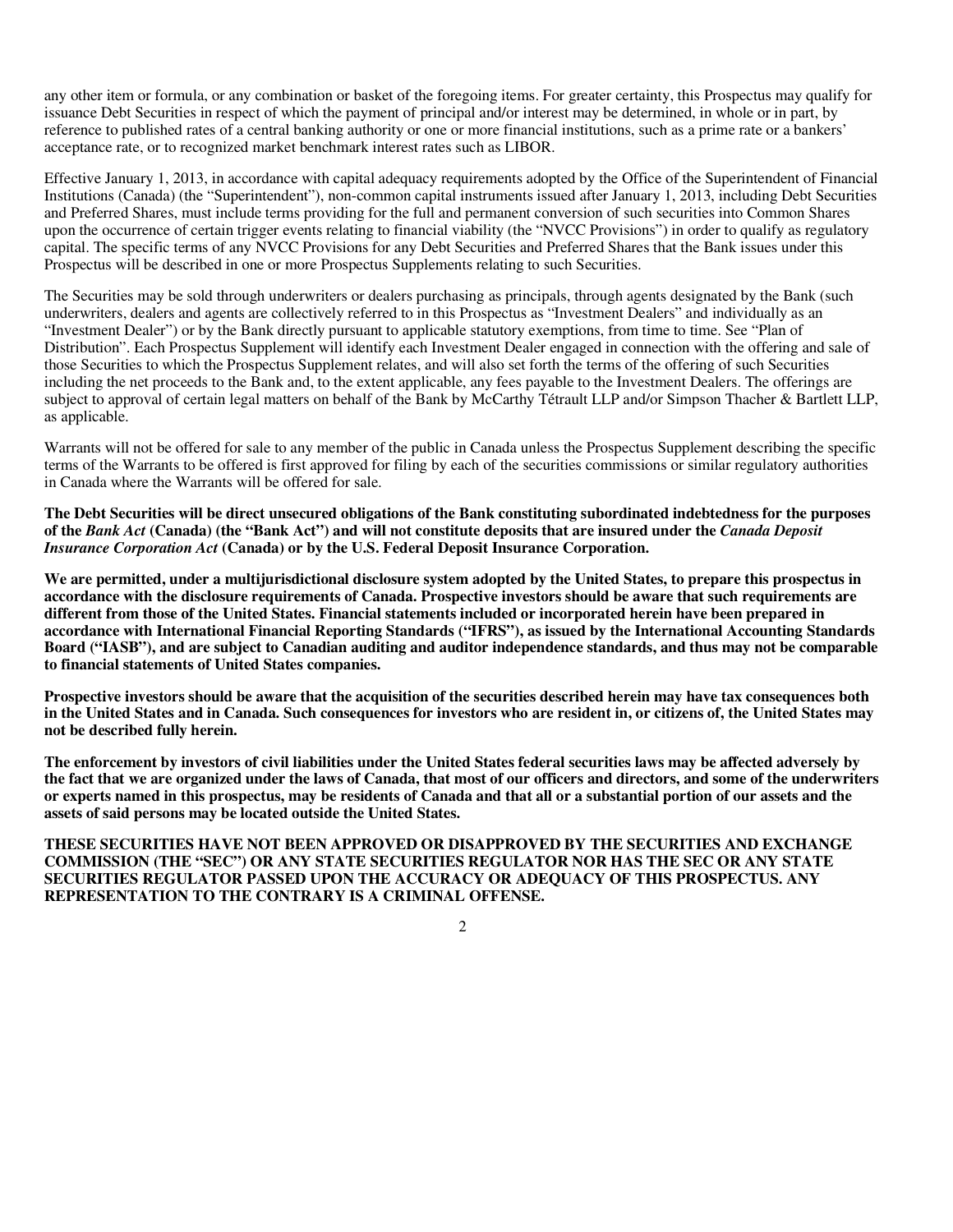#### **TABLE OF CONTENTS**

|                                                                | Page |
|----------------------------------------------------------------|------|
| FORWARD-LOOKING STATEMENTS                                     |      |
| DOCUMENTS INCORPORATED BY REFERENCE                            |      |
| AVAILABLE INFORMATION FOR U.S. PURCHASERS                      |      |
| THE TORONTO-DOMINION BANK                                      | 6    |
| <b>RECENT DEVELOPMENTS</b>                                     | 6    |
| <b>DESCRIPTION OF THE DEBT SECURITIES</b>                      |      |
| DESCRIPTION OF COMMON SHARES                                   | 9    |
| <b>DESCRIPTION OF PREFERRED SHARES</b>                         | 9    |
| DESCRIPTION OF WARRANTS                                        | 10   |
| DESCRIPTION OF SUBSCRIPTION RECEIPTS                           | 10   |
| BOOK-ENTRY ONLY SECURITIES                                     | 11   |
| BANK ACT RESTRICTIONS AND RESTRICTIONS ON PAYMENT OF DIVIDENDS | 14   |
| EARNINGS COVERAGE                                              | 15   |
| <b>PLAN OF DISTRIBUTION</b>                                    | 15   |
| PRIOR SALES                                                    | 16   |
| TRADING PRICE AND VOLUME OF THE BANK'S SECURITIES              | 16   |
| <b>RISK FACTORS</b>                                            | 16   |
| <b>USE OF PROCEEDS</b>                                         | 16   |
| <b>INTERESTS OF EXPERTS</b>                                    | 16   |
| <b>LEGAL MATTERS</b>                                           | 17   |
| DOCUMENTS FILED AS PART OF THE REGISTRATION STATEMENT          | 17   |
|                                                                |      |

#### **FORWARD-LOOKING STATEMENTS**

This Prospectus, including those documents incorporated by reference, may contain forward-looking statements. All such statements are made pursuant to the "safe harbour" provisions of, and are intended to be forward-looking statements under, applicable Canadian and U.S. securities legislation, including the U.S. Private Securities Litigation Reform Act of 1995. Forward-looking statements include, but are not limited to, statements made in the 2014 MD&A (as defined herein) under the headings "Economic Summary and Outlook", for each business segment under headings "Business Outlook and Focus for 2015" and in other statements regarding the Bank's objectives and priorities for 2015 and beyond and strategies to achieve them, and the Bank's anticipated financial performance. Forward-looking statements are typically identified by words such as "will", "should", "believe", "expect", "anticipate", "intend", "estimate", "plan", "may", and "could".

By their very nature, these forward-looking statements require the Bank to make assumptions and are subject to inherent risks and uncertainties, general and specific. Especially in light of the uncertainty related to the physical, financial, economic, political, and regulatory environments, such risks and uncertainties — many of which are beyond the Bank's control and the effects of which can be difficult to predict — may cause actual results to differ materially from the expectations expressed in the forward-looking statements. Risk factors that could cause such differences include: credit, market (including equity, commodity, foreign exchange, and interest rate), liquidity, operational (including technology), reputational, insurance, strategic, regulatory, legal, environmental, capital adequacy, and other risks. Examples of such risk factors include the general business and economic conditions in the regions in which the Bank operates; the ability of the Bank to execute on key priorities, including to successfully complete acquisitions and strategic plans and to attract, develop and retain key executives; disruptions in or attacks (including cyber-attacks) on the Bank's information technology, internet, network access or other voice or data communications systems or services; the evolution of various types of fraud or other criminal behavior to which the Bank is exposed; the failure of third parties to comply with their obligations to the Bank or its affiliates, including relating to the care and control of information; the impact of new and changes to current laws and regulations; the overall difficult litigation environment, including in the U.S.; increased competition, including through internet and mobile banking; changes to the Bank's credit ratings; changes in currency and interest rates; increased funding costs for credit due to market illiquidity and competition for funding; changes to accounting policies and methods used by the Bank; and the occurrence of natural and unnatural catastrophic events and claims resulting from such events. The Bank cautions that the preceding list is not exhaustive of all possible risk factors and other factors could also adversely affect the Bank's results. For more detailed information, please see the "Risk Factors and Management" section of the 2014 MD&A, as may be updated in subsequently filed quarterly reports to shareholders. All such factors should be considered carefully, as well as other uncertainties and potential events, and the inherent uncertainty of forward-looking statements, when making decisions with respect to the Bank and the Bank cautions readers not to place undue reliance on the Bank's forward-looking statements.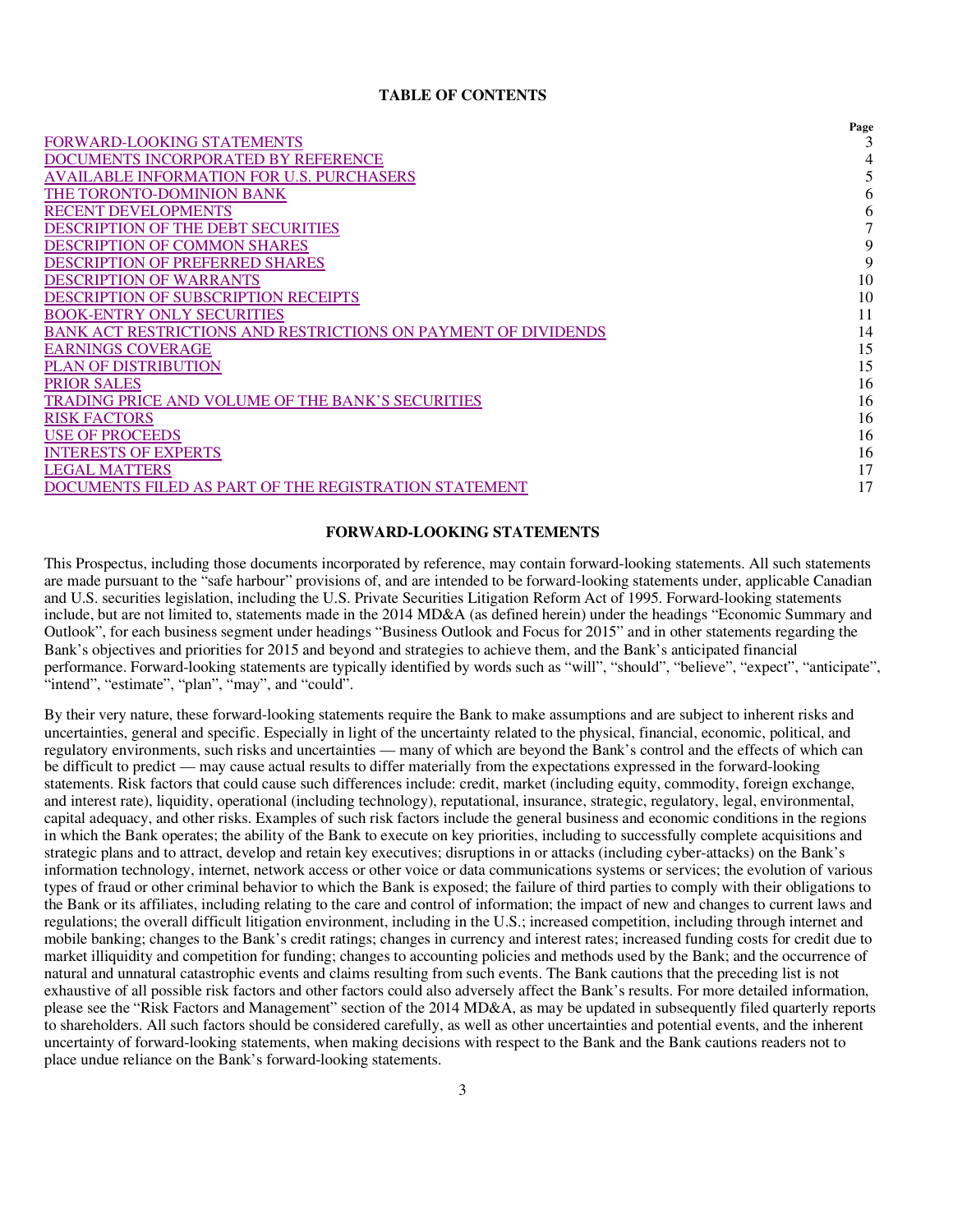Material economic assumptions underlying the forward-looking statements contained in this Prospectus and any documents incorporated by reference herein are set out in the 2014 MD&A under the headings "Economic Summary and Outlook", and for each business segment, "Business Outlook and Focus for 2015", each as updated in subsequently filed quarterly reports to shareholders.

Any forward-looking statements contained in this Prospectus represent the views of management only as of the date of this Prospectus and are presented for the purpose of assisting prospective purchasers of the Bank's securities in understanding the Bank's financial position, objectives and priorities and anticipated financial performance as at and for the periods ended on the dates presented, and may not be appropriate for other purposes. The Bank does not undertake to update any forward-looking statements, whether written or oral, that may be made from time to time by or on its behalf, except as required under applicable securities legislation. See "Risk Factors".

#### **DOCUMENTS INCORPORATED BY REFERENCE**

The following documents with respect to the Bank, filed with the various securities commissions or similar authorities in each of the provinces and territories of Canada, are specifically incorporated by reference in and form an integral part of this Prospectus:

- (a) the Annual Information Form dated December 3, 2014;
- (b) the consolidated audited financial statements for the fiscal year ended October 31, 2014 with comparative consolidated financial statements for the fiscal year ended October 31, 2013, together with the auditors' report thereon and the 2014 management's discussion & analysis (the "2014 MD&A"); and
- (c) the Management Proxy Circular dated as of January 23, 2014.

Any documents of the type referred to above, and any material change reports (excluding confidential material change reports) or business acquisition reports, all as filed by the Bank with the various securities commissions or similar authorities in Canada pursuant to the requirements of applicable securities legislation after the date of this Prospectus and prior to the termination of the offering of Securities under any Prospectus Supplement, shall be deemed to be incorporated by reference into this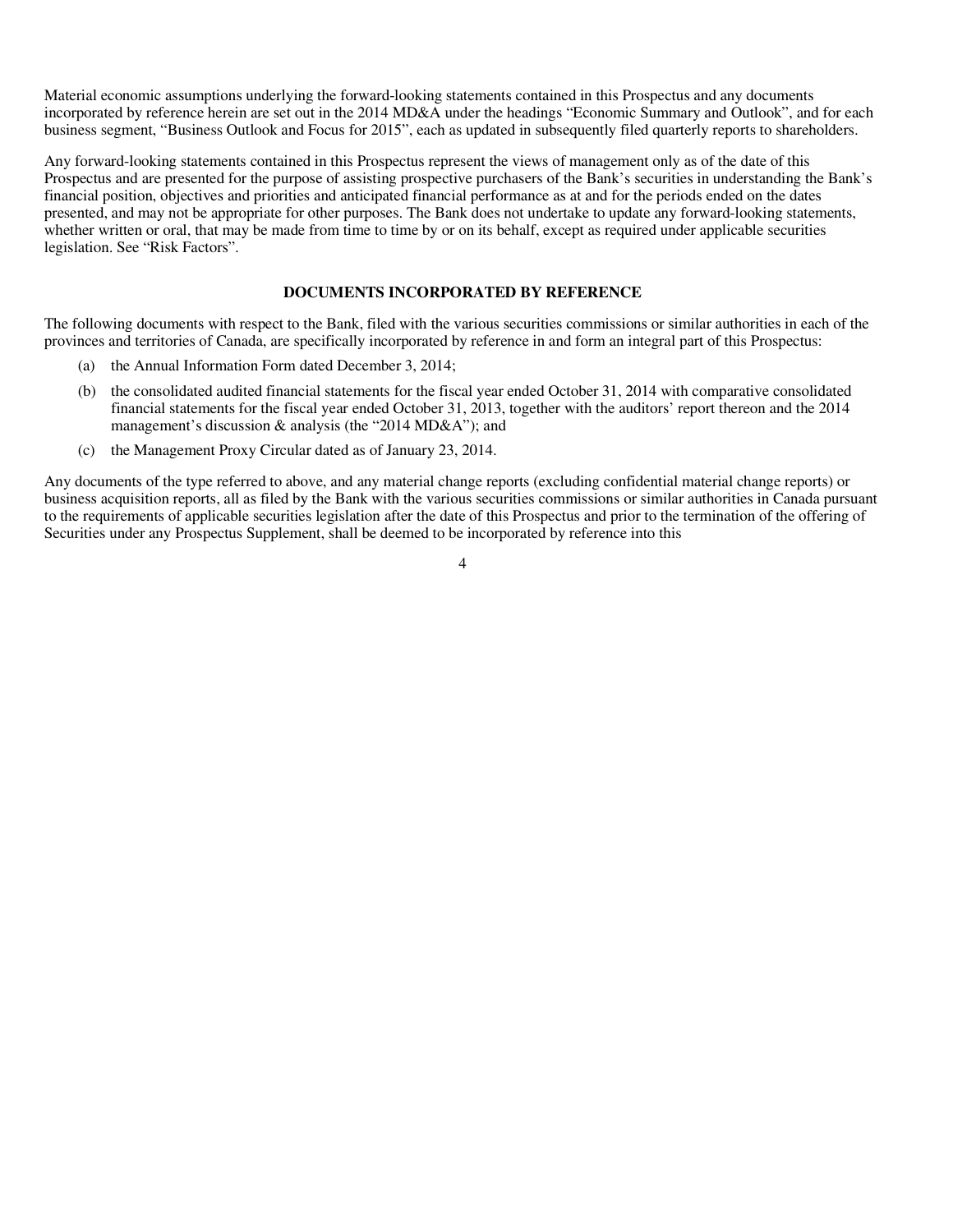Prospectus. In addition, any documents filed on Form 40-F or Form 6-K by the Bank with the U.S. Securities and Exchange Commission (the "SEC") after the date of this Prospectus and prior to the termination of the offering of Securities under any Prospectus Supplement, shall be deemed to be incorporated by reference into this Prospectus, in the case of any report on Form 6-K, if and to the extent expressly provided in such report on Form 6-K.

Updated earnings coverage ratios, as required, will be filed quarterly with the applicable securities commissions or similar authorities in Canada, either as Prospectus Supplements or as exhibits to the Bank's unaudited interim and audited annual financial statements, and will be deemed to be incorporated by reference into this Prospectus. Where the Bank updates its disclosure of earnings coverage ratios by Prospectus Supplement, the Prospectus Supplement filed with the applicable securities commissions or similar authorities that contains the most recent updated disclosure of earnings coverage ratios will be delivered to all subsequent purchasers of Securities together with this Prospectus.

Any statement contained in this Prospectus or in a document incorporated or deemed to be incorporated by reference herein shall be deemed to be modified or superseded for the purposes of this Prospectus to the extent that a statement contained herein or in any other subsequently filed document which also is or is deemed to be incorporated by reference herein modifies or supersedes such statement. The modifying or superseding statement need not state that it has modified or superseded a prior statement or include any other information set forth in the document that it modifies or supersedes. The making of a modifying or superseding statement is not to be deemed an admission for any purposes that the modified or superseded statement, when made, constituted a misrepresentation, an untrue statement of a material fact or an omission to state a material fact that is required to be stated or that is necessary to make a statement not misleading in light of the circumstances in which it was made. Any statement so modified or superseded shall not be deemed, except as so modified or superseded, to constitute a part of this Prospectus. Copies of the documents incorporated by reference herein may be obtained on request without charge from the Corporate Secretary, The Toronto-Dominion Bank, Toronto-Dominion Centre, Toronto, Ontario, M5K 1A2 (telephone: (416) 308-6963), or electronically at www.sedar.com.

A Prospectus Supplement containing the specific terms of an offering of Securities will be delivered to purchasers of such Securities together with this Prospectus and will be deemed to be incorporated into this Prospectus as of the date of the Prospectus Supplement solely for the purposes of the offering of the Securities covered by that Prospectus Supplement unless otherwise expressly provided therein.

Upon a new Management Proxy Circular, Annual Information Form or new annual financial statements, together with the auditors' report thereon and management's discussion and analysis contained therein, being filed by the Bank with the applicable securities regulatory authorities during the currency of this Prospectus, the previous Annual Information Form, Management Proxy Circular, or annual financial statements and all interim financial statements, material change reports, and information circulars filed prior to the commencement of the Bank's financial year in which the new Management Proxy Circular, Annual Information Form or annual financial statements are filed shall be deemed no longer to be incorporated into this Prospectus for purposes of future offers and sales of Securities hereunder.

#### **AVAILABLE INFORMATION FOR U.S. PURCHASERS**

In addition to the continuous disclosure obligations under the securities laws of the provinces and territories of Canada, the Bank is subject to the informational reporting requirements of the U.S. *Securities Exchange Act of 1934,* as amended, and in accordance therewith files reports and other information with the SEC. Such reports and other information filed by the Bank may be inspected and copied at the public reference facilities maintained by the SEC at 100 F Street, N.E., Washington, D.C. 20549. Prospective investors may call the SEC at 1-800-SEC-0330 for further information regarding the public reference facilities. The SEC also maintains a website, at www.sec.gov, that contains reports and other information filed by the Bank with the SEC. The Bank's Common Shares are listed on the New York Stock Exchange and reports and other information concerning the Bank may be inspected at the offices of the New York Stock Exchange, 20 Broad Street, New York, NY 10005.

The Bank is filing with the SEC a registration statement on Form F-10 under the U.S. *Securities Act of 1933,* as amended, with respect to the Securities. This Prospectus does not contain all of the information set forth in the registration statement, certain parts of which are omitted in accordance with the rules and regulations of the SEC. For further information with respect to the Bank and the Securities, reference is made to the registration statement and the exhibits thereto, which will be publicly available as described in the preceding paragraph.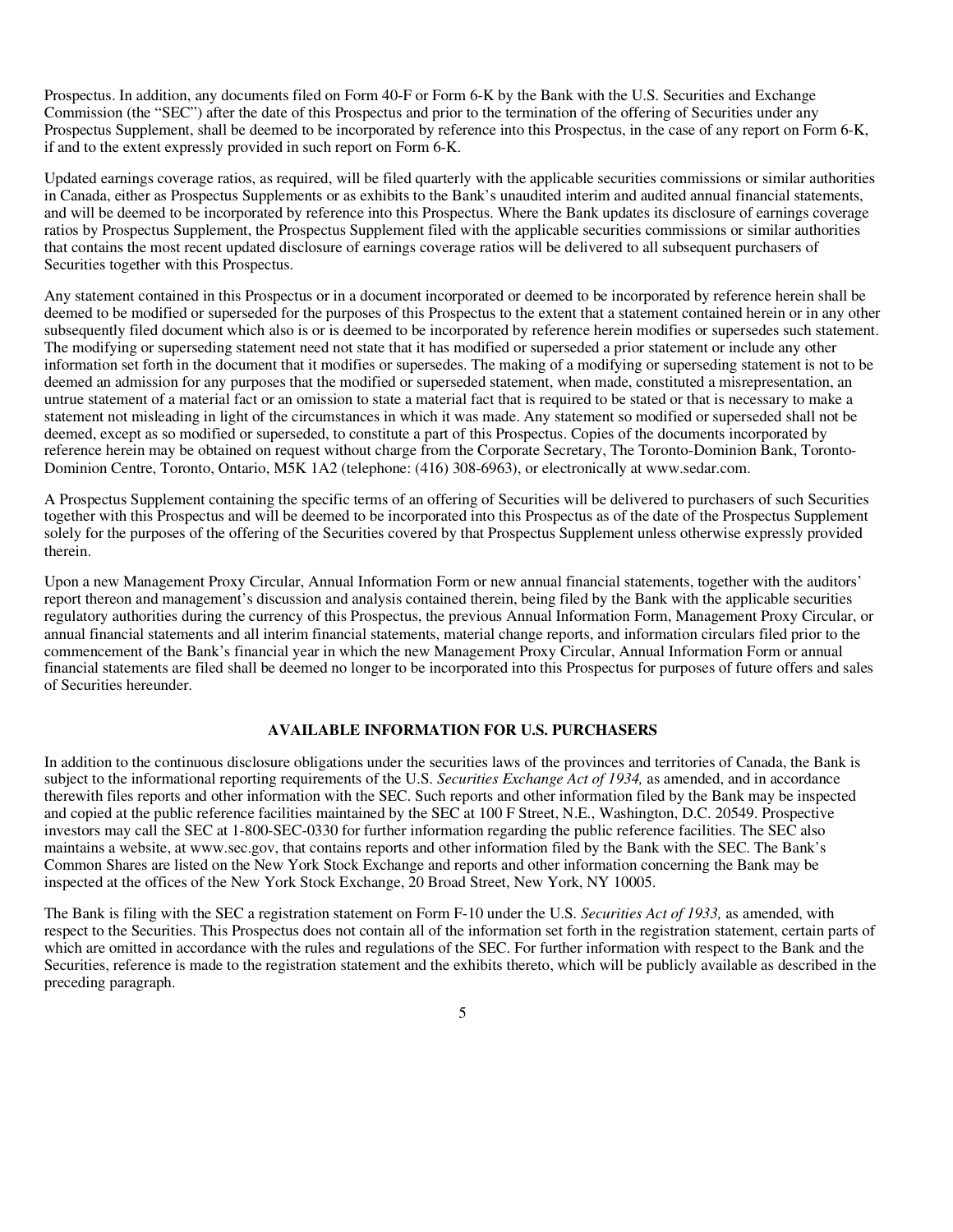#### **THE TORONTO-DOMINION BANK**

#### **General**

The Bank is a Canadian chartered bank subject to the provisions of the *Bank Act* (Canada) and was formed on February 1, 1955 through the amalgamation of The Bank of Toronto (established in 1855) and The Dominion Bank (established in 1869). The Bank and its subsidiaries are collectively known as TD Bank Group ("TD"). TD offers a full range of financial products and services to approximately 23 million customers worldwide in three key business lines: Canadian Retail, including TD Canada Trust, TD Auto Finance Canada, TD Wealth (Canada), TD Direct Investing, and TD Insurance; U.S. Retail, including TD Bank, America's Most Convenient Bank, TD Auto Finance (U.S.), TD Wealth (U.S.) and TD's investment in TD Ameritrade; and Wholesale Banking, including TD Securities.TD also ranks among the world's leading online financial services firms, with approximately 9.4 million active online and mobile customers. TD had \$945 billion in assets on October 31, 2014. The Bank trades under the symbol "TD" on each of the Toronto Stock Exchange and the New York Stock Exchange.

The Bank's head office and registered office are located in the Toronto Dominion Bank Tower, Toronto-Dominion Centre, Toronto, Ontario, M5K 1A2.

Additional information regarding the Bank is incorporated by reference into this Prospectus. See "Documents Incorporated by Reference".

#### **RECENT DEVELOPMENTS**

On August 1, 2014, the Canadian Department of Finance issued for comment the "Taxpayer Protection and Bank Recapitalization Regime: Consultation Paper" which outlines a proposed bail-in regime applicable to Canada's domestic systemically important banks ("D-SIBs"), which includes the Bank, in line with key international standards such as the Financial Stability Board's "Key Attributes of Effective Resolution Regimes for Financial Institutions". This consultation paper follows a previous announcement made in Canada's federal budget released on March 21, 2013. Under the proposed regime, the Government of Canada (the "Government") would be granted two significant conversion powers with respect to D-SIBs' outstanding capital and debt: (i) first, the Government would be granted the power to permanently convert "eligible liabilities" of the D-SIB ("eligible liabilities" consist solely of long term senior debt, which is senior unsecured debt that is tradable and transferable with an original term of over 400 days) into common equity, and (ii) second, the Government would be granted the power to permanently cancel existing shares of the D-SIB. Each of those powers would only be exercisable if two preconditions were met: (a) first, the Superintendent would need to have determined that the D-SIB has ceased or is about to cease being viable, and (b) second, the full conversion of the D-SIB's non-common capital securities following the occurrence of a trigger event under the NVCC Provisions would need to have occurred. The proposed conversion power would apply only to "eligible liabilities" issued after the implementation of the regime with no retroactive application to existing debt.

If this proposed regime is implemented, holders of Common Shares, and holders of Debt Securities or Preferred Shares who receive Common Shares following the occurrence of a trigger event under the NVCC Provisions, may sustain substantial dilution following the conversion of such "eligible liabilities", including, in the case of holders of Debt Securities or Preferred Shares, if the conversion rate of such "eligible liabilities" is more favourable to the holders of such obligations than the rate applicable to holders of Debt Securities or Preferred Shares. However, the proposed regime has not yet been finalized and is subject to change as a result of the public consultation described above.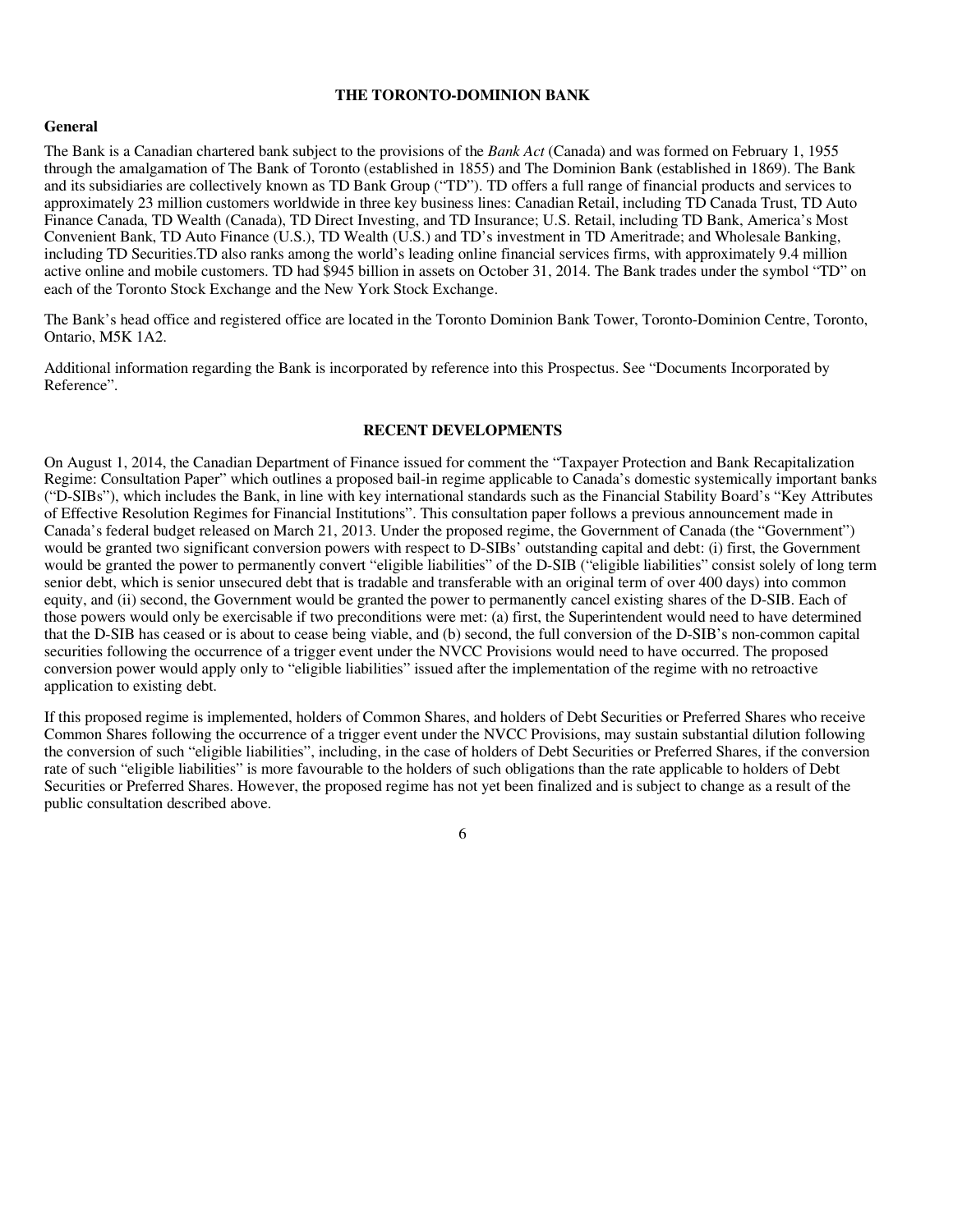#### **DESCRIPTION OF THE DEBT SECURITIES**

The following is a summary of the material attributes and characteristics of the subordinated indebtedness of the Bank evidenced by the Debt Securities, which does not purport to be complete. Reference is made to the Trust Indenture referred to below for the full text of such attributes and characteristics. A copy of the Trust Indenture may be obtained on request from the Corporate Secretary, The Toronto-Dominion Bank, Toronto-Dominion Centre, Toronto, Ontario, Canada, M5K 1A2 (telephone: (416) 308-6963) and is also available electronically at www.sedar.com.

#### **General**

The Debt Securities will be issued as one or more series of debentures pursuant to the provisions of a trust indenture dated as of November 1, 2005 between the Bank and Computershare Trust Company of Canada as trustee (the "Trustee"), as supplemented from time to time (including by supplemental indentures to be entered into with respect to each offering of Debt Securities) (collectively, the "Trust Indenture"). The aggregate principal amount of debentures (including the Debt Securities) that may be issued under the Trust Indenture is unlimited. In addition, the Bank may offer Debt Securities by way of another trust indenture, the terms of which would be described in the Prospectus Supplement relating to such offering of Debt Securities.

#### **Status and Subordination**

The Debt Securities will be direct unsecured obligations of the Bank, constituting subordinated indebtedness for the purposes of the Bank Act, ranking at least equally with other subordinated indebtedness of the Bank from time to time issued and outstanding. In the event of the insolvency or winding-up of the Bank, the indebtedness evidenced by debentures issued by the Bank, including, if a trigger event has not occurred as contemplated under the specific NVCC Provisions applicable to such Debt Securities, any Debt Securities issued hereunder, will be subordinate in right of payment to the prior payment in full of the deposit liabilities of the Bank and all other liabilities of the Bank except liabilities which by their terms rank in right of payment equally with or subordinate to indebtedness evidenced by such debentures. Upon the occurrence of a trigger event under the NVCC Provisions, the subordination provisions of the Debt Securities will not be relevant since all Debt Securities will be converted into Common Shares which will rank on a parity with all other Common Shares.

#### **The Debt Securities will not constitute deposits that are insured under the** *Canada Deposit Insurance Corporation Act* **(Canada) or by the U.S. Federal Deposit Insurance Corporation.**

#### **Specific Variable Terms**

The specific variable terms of any offering of Debt Securities (including, where applicable and without limitation, the aggregate principal amount of the Debt Securities being offered, the currency or currency unit, the issue and delivery date, the maturity date, the issue price, the interest rate (either fixed or floating and, if floating, the manner of calculation thereof), the interest payment date(s), any redemption, conversion (including any NVCC Provisions), exchange, sinking fund or repurchase provisions, the name of any Investment Dealer involved in the distribution of the Debt Securities, the compensation payable to any Investment Dealer, the method of distribution, the form (either global book-entry form, certificated form or uncertificated form) and the proceeds to the Bank) will be set forth in the Prospectus Supplement that will accompany this Prospectus. The Bank reserves the right to set forth in a Prospectus Supplement specific variable terms of any offering of Debt Securities which are not within the options and parameters set forth in this Prospectus.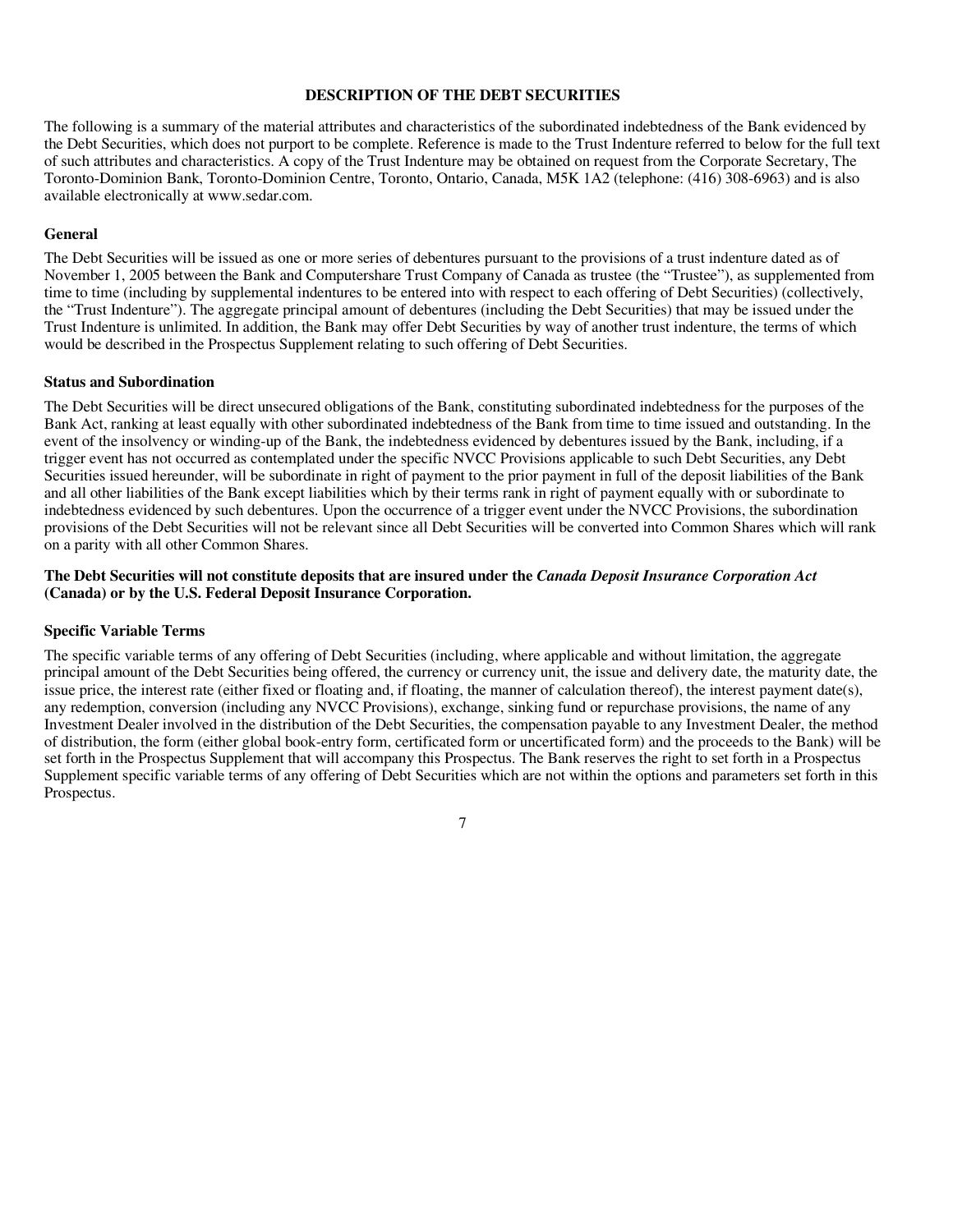#### **Covenant**

The Trust Indenture provides that the Bank will not create, issue or incur any indebtedness subordinate in right of payment to the deposit liabilities of the Bank which, in the event of the insolvency or winding-up of the Bank, would rank prior in right of payment to the Debt Securities.

#### **Events of Default**

The Trust Indenture provides that an event of default in respect of the Debt Securities will occur only if the Bank becomes insolvent or bankrupt or resolves to wind-up or liquidate or is ordered wound-up or liquidated. If an event of default has occurred and is continuing, and a trigger event under the NVCC Provisions has not occurred, the Trustee may, in its discretion and shall upon the request of holders of not less than one-quarter of the principal amount of a series of Debt Securities then outstanding under the Trust Indenture, declare the principal of and interest on all outstanding Debt Securities of such series to be immediately due and payable. There will be no right of acceleration in the case of a default in the payment of interest or a default in the performance of any other covenant of the Bank in the Trust Indenture, although a legal action could be brought to enforce such covenant.

#### **Form**

Unless otherwise specified in the applicable Prospectus Supplement, each offering of Debt Securities will be issued in "book-entry only" form. See "Book-Entry Only Securities".

#### **Modification**

The Trust Indenture and the rights of the holders of debentures issued pursuant to the Trust Indenture, including the Debt Securities, may in certain circumstances be modified, if authorized by extraordinary resolution. For that purpose, among others, the Trust Indenture contains provisions making extraordinary resolutions binding upon all holders of debentures. "Extraordinary resolution" is defined, in effect, as a resolution passed at a meeting of holders of the debentures by the favourable votes of the holders of not less than 66-2/3% of the principal amount of debentures voted on the resolution at such meeting at which a quorum, as specified in the Trust Indenture, is present, or as a resolution contained in one or more instruments in writing signed by the holders of not less than 66-2/3% of the principal amount of the then outstanding debentures. Provision is made in the Trust Indenture for additional approval by the same percentage of the holders of a series of debentures if the rights of the holders of such series are affected in a manner or to an extent substantially different from those of other series. The Bank may also offer Debt Securities by way of another trust indenture, the terms of which would be described in the Prospectus Supplement relating to such offering of Debt Securities.

#### **Holders' Rights**

Rights of a holder of a Debt Security represented by a global certificate or an uncertificated Security in book-entry form, including voting rights, must be exercised through a CDS Participant or DTC Participant (each as defined below) in accordance with the rules and procedures of CDS or DTC (each as defined below), as applicable. See "Book-Entry Only Securities".

#### **Additional Subordinated Indebtedness**

The Trust Indenture does not contain any restriction on the aggregate amount of subordinated indebtedness which may be issued thereunder.

## **Governing Law**

The Trust Indenture and the Debt Securities shall be governed by and construed in accordance with the laws of the Province of Ontario and the laws of Canada applicable therein. The Bank may also offer Debt Securities by way of another trust indenture, the terms of which would be described in the Prospectus Supplement relating to such offering of Debt Securities.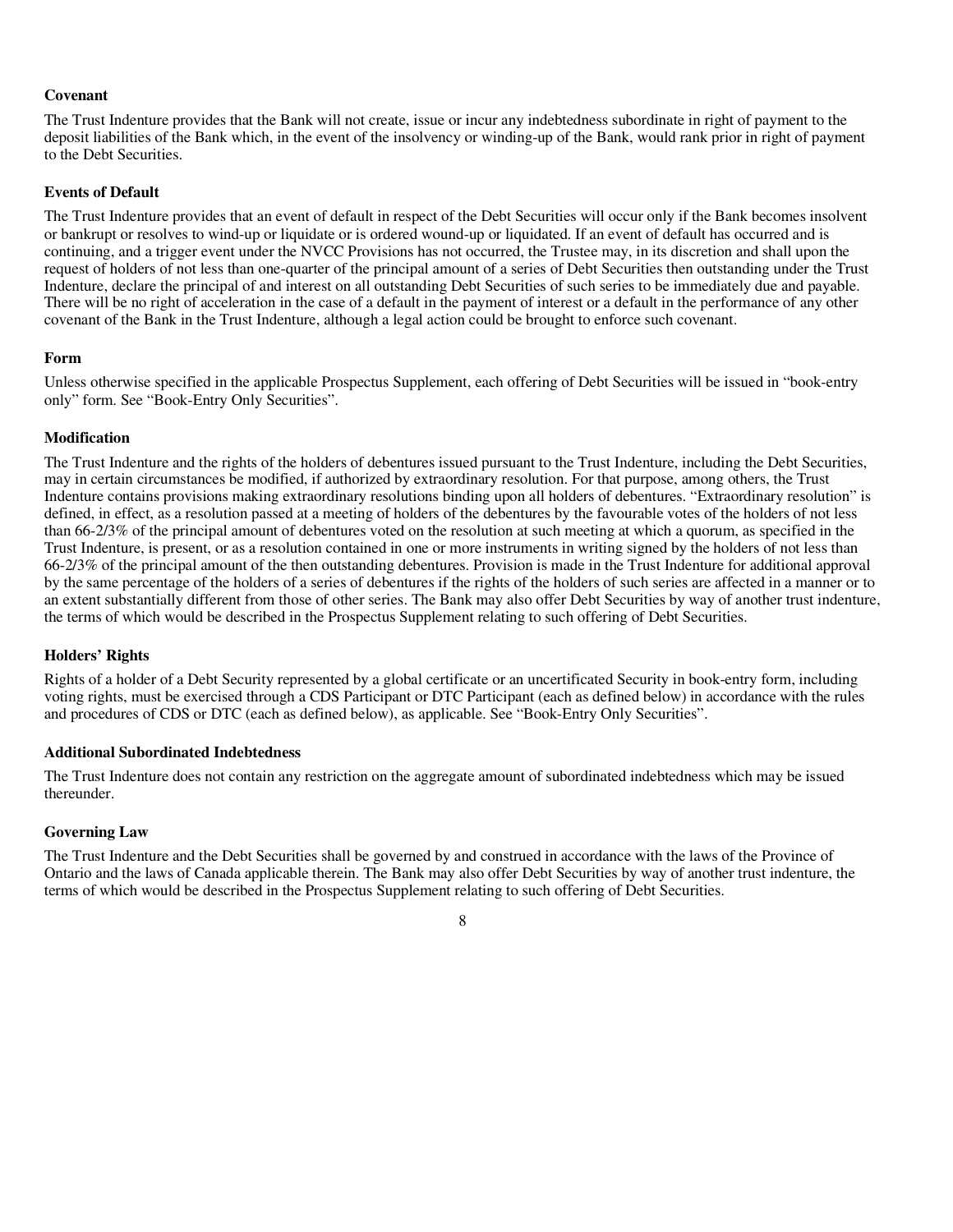#### **DESCRIPTION OF COMMON SHARES**

The authorized common share capital of the Bank consists of an unlimited number of Common Shares without nominal or par value. The holders of Common Shares are entitled to vote at all meetings of the shareholders of the Bank except meetings at which only holders of a specified class or series of shares are entitled to vote. The holders of Common Shares are entitled to receive dividends as and when declared by the Board of Directors of the Bank, subject to the preference of the holders of the preferred shares (including the Preferred Shares) of the Bank. After payment to the holders of the preferred shares of the Bank of the amount or amounts to which they may be entitled, and after payment of all outstanding debts, the holders of Common Shares shall be entitled to receive the remaining property of the Bank upon the liquidation, dissolution or winding-up thereof.

#### **DESCRIPTION OF PREFERRED SHARES**

The following describes certain general terms and provisions of the Preferred Shares. The particular terms and provisions of a series of Preferred Shares offered by a Prospectus Supplement, and the extent to which the general terms and provisions described below may apply thereto, will be described in such Prospectus Supplement.

#### **Issuable in Series**

The Preferred Shares may be issued from time to time, in one or more series, with such rights, privileges, restrictions and conditions as the Board of Directors of the Bank may determine.

#### **Priority**

The Preferred Shares of each series will rank on a parity with every other series of Preferred Shares and will rank prior to the Common Shares and to any other shares of the Bank ranking junior to the Preferred Shares with respect to the payment of dividends and the distribution of assets in the event of the liquidation, dissolution or winding-up of the Bank, provided that a trigger event has not occurred as contemplated under the specific NVCC Provisions applicable to such Preferred Shares. Upon the occurrence of a trigger event under the NVCC Provisions, the priority of the Preferred Shares will not be relevant since all Preferred Shares will be converted into Common Shares which will rank on a parity with all other Common Shares.

#### **Restriction**

Pursuant to the Bank Act, the Bank may not, without the approval of the holders of the Preferred Shares, create any class of shares ranking prior to or on a parity with the Preferred Shares.

#### **Amendment of Class Provisions**

Approval of amendments to the provisions of the Preferred Shares as a class may be given in writing by the holders of all the outstanding Preferred Shares or by a resolution carried by an affirmative vote of at least two-thirds of the votes cast at a meeting at which the holders of a majority of the then outstanding Preferred Shares are present or represented by proxy or, if no quorum is present at such meeting, at an adjourned meeting at which the shareholders then present or represented by proxy may transact the business for which the meeting was originally called.

#### **Priority on Liquidation, Dissolution or Winding-up**

In the event of the liquidation, dissolution or winding-up of the Bank, provided that a trigger event has not occurred as contemplated under the specific NVCC Provisions applicable to the Preferred Shares, before any amounts shall be paid to or any assets distributed among the holders of the Common Shares or shares of any other class of the Bank ranking junior to the Preferred Shares, the holder of a Preferred Share of a series shall be entitled to receive to the extent provided for with respect to such Preferred Shares by the conditions attaching to such series: (i) an amount equal to the amount paid up thereon; (ii) such premium, if any, as has been provided for with respect to the Preferred Shares of such series; and (iii) all unpaid cumulative dividends, if any, on such Preferred Shares and, in the case of non-cumulative Preferred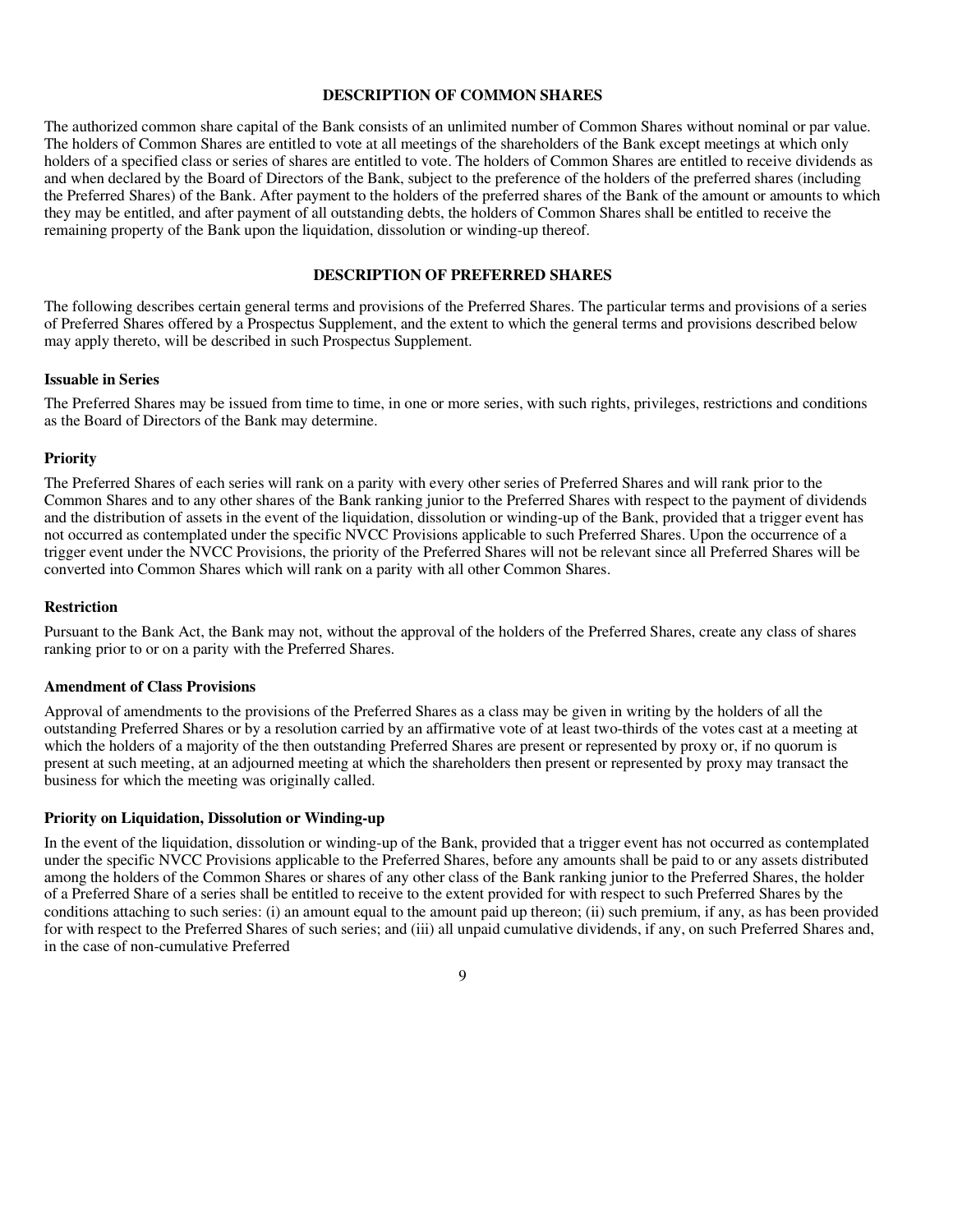Shares, all declared and unpaid non-cumulative dividends. After payment to the holders of the Preferred Shares of the amounts so payable to them, they shall not be entitled to share in any further distribution of the property or assets of the Bank.

#### **Voting Rights**

There are no voting rights attaching to the Preferred Shares except to the extent provided in any series or by the Bank Act.

#### **Creation and Issue of Additional Shares**

The Bank may not, without the prior approval of the holders of the Preferred Shares, create or issue (i) any shares ranking in priority to or on a parity with the Preferred Shares; or (ii) any additional series of Preferred Shares unless at the date of such creation or issuance all cumulative dividends and any declared and unpaid non-cumulative dividends shall have been paid or set apart for payment in respect of each series of Preferred Shares then issued and outstanding.

#### **DESCRIPTION OF WARRANTS**

The following describes certain general terms and provisions that will apply to the Warrants. The particular terms and provisions of Warrants offered by a Prospectus Supplement, and the extent to which the general terms and provisions described below apply to such Warrants, will be described in such Prospectus Supplement.

Warrants may be offered separately or together with Preferred Shares. Each series of Warrants will be issued under a separate indenture (each, a "Warrant Indenture") in each case between the Bank and a trustee determined by the Bank. The statements below relating to any Warrant Indenture and the Warrants to be issued thereunder are summaries of certain anticipated provisions thereof, are not complete and are subject to, and qualified by reference to all provisions of the applicable Warrant Indenture. The applicable Prospectus Supplement will include details of the Warrant Indenture with respect to the Warrants being offered. Reference is made to the applicable Prospectus Supplement which will accompany this Prospectus for the terms and other information with respect to the offering of Warrants being offered thereby.

#### **Preferred Share Warrants**

The particular terms and provisions of each issue of Warrants providing for the issuance of Preferred Shares on exercise of Warrants will be described in the related Prospectus Supplement and may include the designation, number and terms of the Preferred Shares purchasable upon exercise of the Warrants, any procedures that will result in the adjustment of these numbers, the exercise price, dates and periods of exercise, the currency in which the Warrants are issued and any other specific terms of the Warrants.

#### **DESCRIPTION OF SUBSCRIPTION RECEIPTS**

The following describes certain general terms and provisions that will apply to the Subscription Receipts. The particular terms and provisions of Subscription Receipts offered by a Prospectus Supplement, and the extent to which the general terms and provisions described below apply to such Subscription Receipts, will be described in such Prospectus Supplement.

Subscription Receipts may be offered separately or together with Debt Securities, Preferred Shares or Common Shares, as the case may be, and may be exchanged by the holders thereof for Debt Securities, Preferred Shares or Common Shares upon the satisfaction of certain conditions. Subscription Receipts will be issued under a subscription receipt agreement between the Bank and an escrow agent. The statements below relating to any subscription receipt agreement and the Subscription Receipts to be issued thereunder are summaries of certain anticipated provisions thereof, are not complete and are subject to, and qualified by reference to all provisions of the applicable Subscription Receipts. The applicable Prospectus Supplement will include details of the subscription receipt agreement with respect to the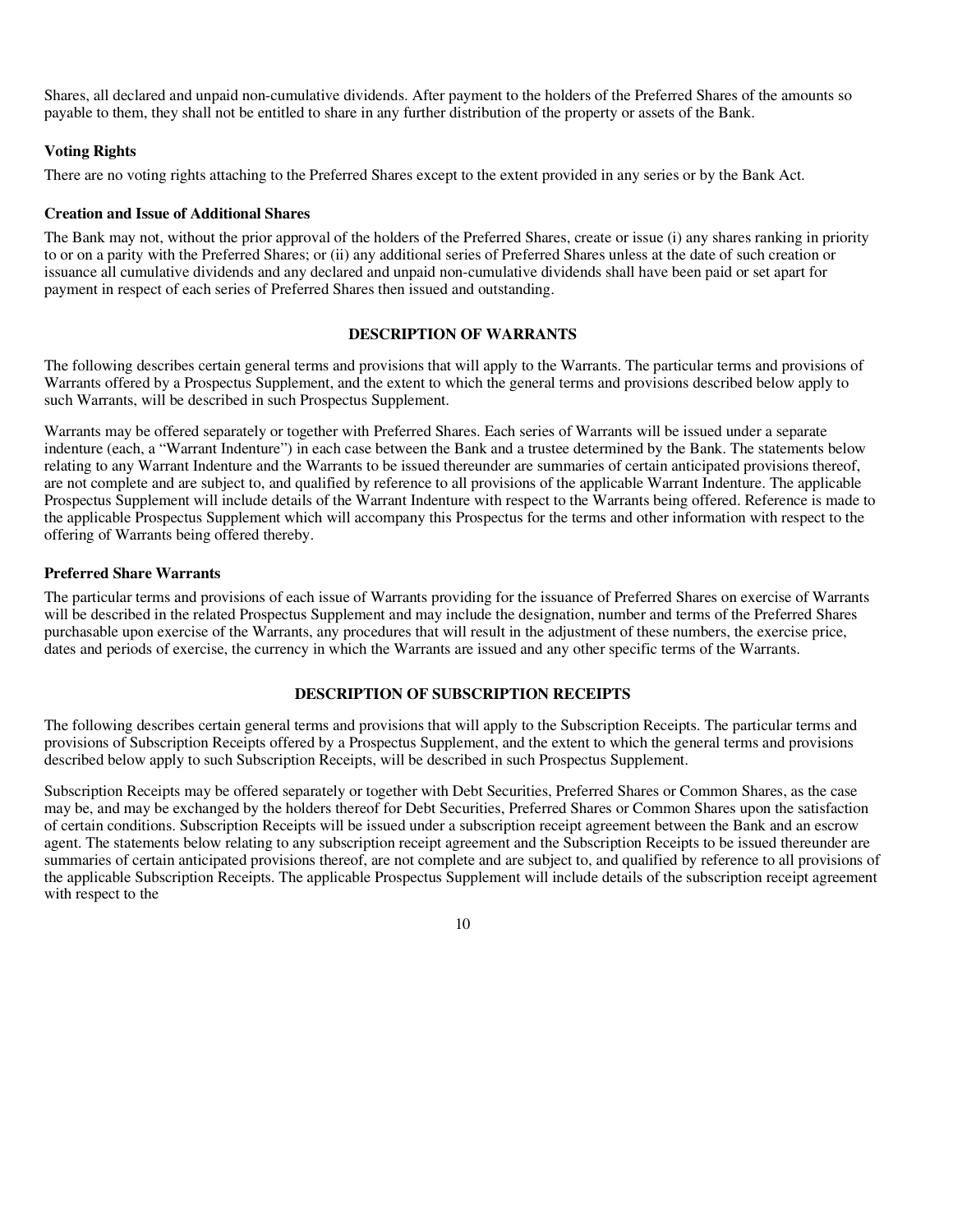Subscription Receipts being offered. Reference is made to the applicable Prospectus Supplement which will accompany this Prospectus for the terms and other information with respect to the offering of Subscription Receipts being offered thereby.

#### **Subscription Receipts**

The particular terms and provisions of each issue of Subscription Receipts providing for the issuance of Debt Securities, Preferred Shares or Common Shares on the exchange of Subscription Receipts will be described in the related Prospectus Supplement and may include the number of Subscription Receipts and the price at which they will be issued and whether the price is payable in instalments, any conditions to the exchange of Subscription Receipts into Debt Securities, Preferred Shares or Common Shares, as the case may be, and the consequences of such conditions not being satisfied, the procedures for the exchange of the Subscription Receipts into Debt Securities, Preferred Shares or Common Shares, as the case may be, the number of Debt Securities, Preferred Shares or Common Shares, as the case may be, that may be exchanged upon exercise of each Subscription Receipt, the dates or periods during which the Subscription Receipts may be exchanged into Debt Securities, Preferred Shares or Common Shares, as the case may be, whether such Subscription Receipts will be listed on any securities exchange, and any other rights, privileges, restrictions and conditions attaching to the Subscription Receipts.

Prior to the exchange of their Subscription Receipts, holders of Subscription Receipts will not have any of the rights of holders of the securities subject to the Subscription Receipts.

#### **BOOK-ENTRY ONLY SECURITIES**

#### **CDS Clearing and Depository Services Inc.**

Securities issued in "book-entry only" form must be purchased, transferred or redeemed through participants ("CDS Participants") in the depository service of CDS Clearing and Depository Services Inc. or a successor or its nominee (collectively, "CDS"), except that Securities issued in the United States generally must be purchased, transferred or redeemed through participants ("DTC Participants") in the depository service of The Depository Trust Company or a successor or its nominee (collectively, "DTC"), as described below. Each of the Investment Dealers named in an accompanying Prospectus Supplement offering securities in "book-entry only" form will be a CDS Participant. On the closing of a book-entry only offering, the Bank will cause a global certificate or certificates representing the aggregate number of Securities subscribed for under such offering to be delivered to, and registered in the name of, CDS or will cause the Securities to be issued or authenticated in uncertificated format, as applicable. Except as described below, no purchaser of Securities will be entitled to a certificate or other instrument from the Bank or CDS evidencing that purchaser's ownership thereof, and no purchaser will be shown on the records maintained by CDS except through a book-entry account of a CDS Participant acting on behalf of such purchaser. Each purchaser of Securities will receive a customer confirmation of purchase from the Investment Dealer from which the Securities are purchased in accordance with the practices and procedures of that Investment Dealer. The practices of Investment Dealers may vary, but generally customer confirmations are issued promptly after execution of a customer order. Reference in this Prospectus to a holder of Securities means, unless the context otherwise requires, the owner of the beneficial interest in the Securities.

CDS will be responsible for establishing and maintaining book-entry accounts for CDS Participants having interests in the Securities. If (i) the book-entry only system ceases to exist, (ii) the Bank determines that CDS is no longer willing or able to discharge properly its responsibilities as depository with respect to the Securities and the Bank is unable to locate a qualified successor, or (iii) the Bank at its option elects, or is required by applicable law or the rules of any securities exchange, to withdraw the Securities from the bookentry only system, then physical certificates representing the Securities will be issued to holders thereof or their nominees.

#### *Transfer, Conversion and Redemption of Securities*

Transfers of ownership, conversions or redemptions of Securities will be effected only through records maintained by CDS for such Securities with respect to interests of CDS Participants and on the records of CDS Participants with respect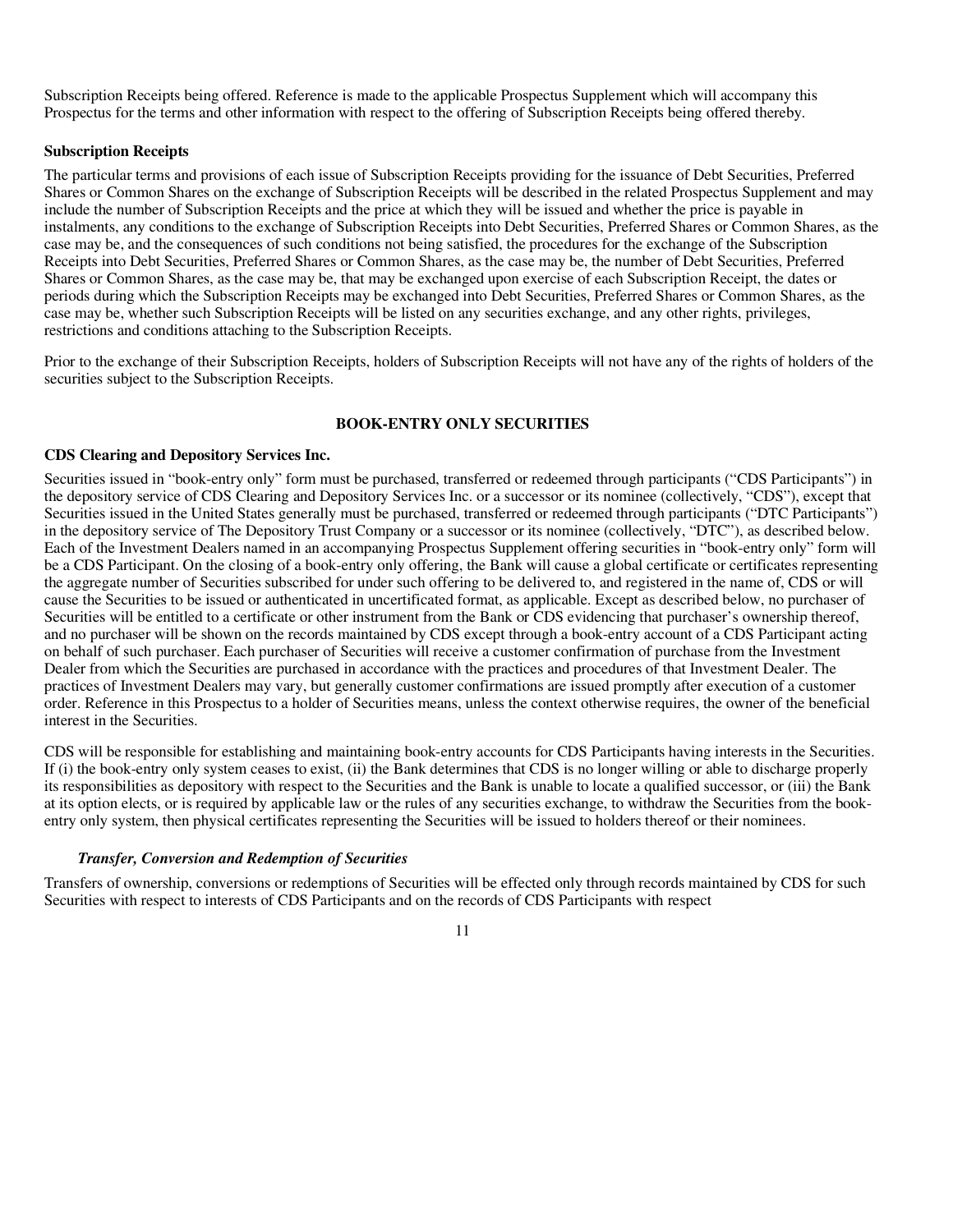to interests of persons other than CDS Participants. Holders of Securities who are not CDS Participants, but who desire to purchase, sell or otherwise transfer ownership of or other interests in the Securities, may do so only through CDS Participants. The ability of a holder to pledge Securities or otherwise take action with respect to such holder's interest in Securities (other than through a CDS Participant) may be limited due to the lack of a physical certificate.

#### *Payments and Deliveries*

The Bank will make, or cause to be made, payments of principal, redemption price, if any, dividends and interest, as applicable, on Securities to CDS as the registered holder of the Securities and the Bank understands that the payment will be forwarded by CDS to CDS Participants in accordance with the customary practices and procedures of CDS. As long as CDS is the registered owner of the Securities, CDS will be considered the sole owner of the Securities for the purposes of receiving notices or payments on the Securities. As long as the Securities are held in the CDS book-entry only system, the responsibility and liability of the Bank in respect of the Securities is limited to making payments of principal, redemption price, if any, dividends and interest, as applicable, on the Securities to CDS, as registered holder of the Securities. The Bank expects that CDS, upon receipt of any payment in respect of Securities, will credit CDS Participants' accounts in amounts proportionate to their respective interests in the principal amount of such Securities as shown on the records of CDS in accordance with the customary practices and procedures of CDS. The Bank also expects that payments by CDS Participants to the owners of beneficial interests in Securities held through such CDS Participants will be governed by standing instructions and customary practices, and will be the responsibility of such CDS Participants. The rules governing CDS provide that it acts as the agent and depository for the CDS Participants. As a result, CDS Participants must look solely to CDS, and persons other than CDS Participants having an interest in Securities must look solely to CDS Participants, for payments or deliveries made by or on behalf of the Bank to CDS in respect of such Securities.

Each beneficial owner must rely on the procedures of CDS and, if such beneficial owner is not a CDS Participant, on the procedures of the CDS Participant through which such beneficial owner owns its interest, to exercise any rights with respect to the Securities. The Bank understands that under existing policies of CDS and industry practices, if the Bank requests any action of a beneficial owner or if a beneficial owner desires to give any notice or take any action which a registered holder is entitled to give or take with respect to the Securities, CDS would authorize the CDS Participant acting on behalf of the beneficial owner to give such notice or to take such action, in accordance with the procedures established by CDS or agreed to from time to time by the Bank, any Trustee and CDS. Any beneficial owner that is not a CDS Participant must rely on the contractual arrangement it has directly, or indirectly through its financial intermediary, with its CDS Participant to give such notice or take such action.

None of the Bank, the Investment Dealers, the Trustee or any other trustee (in the case of Debt Securities) will assume liability or responsibility for (i) any aspect of the records relating to the beneficial ownership of the Securities held by CDS or the payments or deliveries relating thereto, (ii) maintaining, supervising or reviewing any records relating to the Securities, or (iii) any advice or representation made by or with respect to CDS relating to the rules governing CDS or any action to be taken by CDS or at the direction of CDS Participants.

#### **The Depository Trust Company**

On the closing of a book-entry only offering made in the United States, the Bank will cause a global certificate or certificates representing the aggregate number of Securities subscribed for under such offering to be delivered to, and registered in the name of, DTC or will cause the Securities to be issued or authenticated in uncertificated format, as applicable. Purchasers of such Securities may only hold interests in the global certificates or uncertificated Securities through DTC if they are DTC Participants. Purchasers may also hold interests through a securities intermediary — banks, brokerage houses and other institutions that maintain securities accounts for customers — that has an account with DTC. DTC will maintain accounts showing the Security holdings of its DTC Participants, and these DTC Participants will in turn maintain accounts showing the Security holdings of their customers. Some of these customers may themselves be intermediaries holding Securities for their customers. Thus, each beneficial owner of a book-entry Security will hold that Security indirectly through a hierarchy of intermediaries, with DTC at the "top" and the beneficial owner's own securities intermediary at the "bottom."

The Securities of each beneficial owner of a book-entry Security will be evidenced solely by entries on the books of the beneficial owner's securities intermediary. The actual purchaser of the Securities will generally not be entitled to have

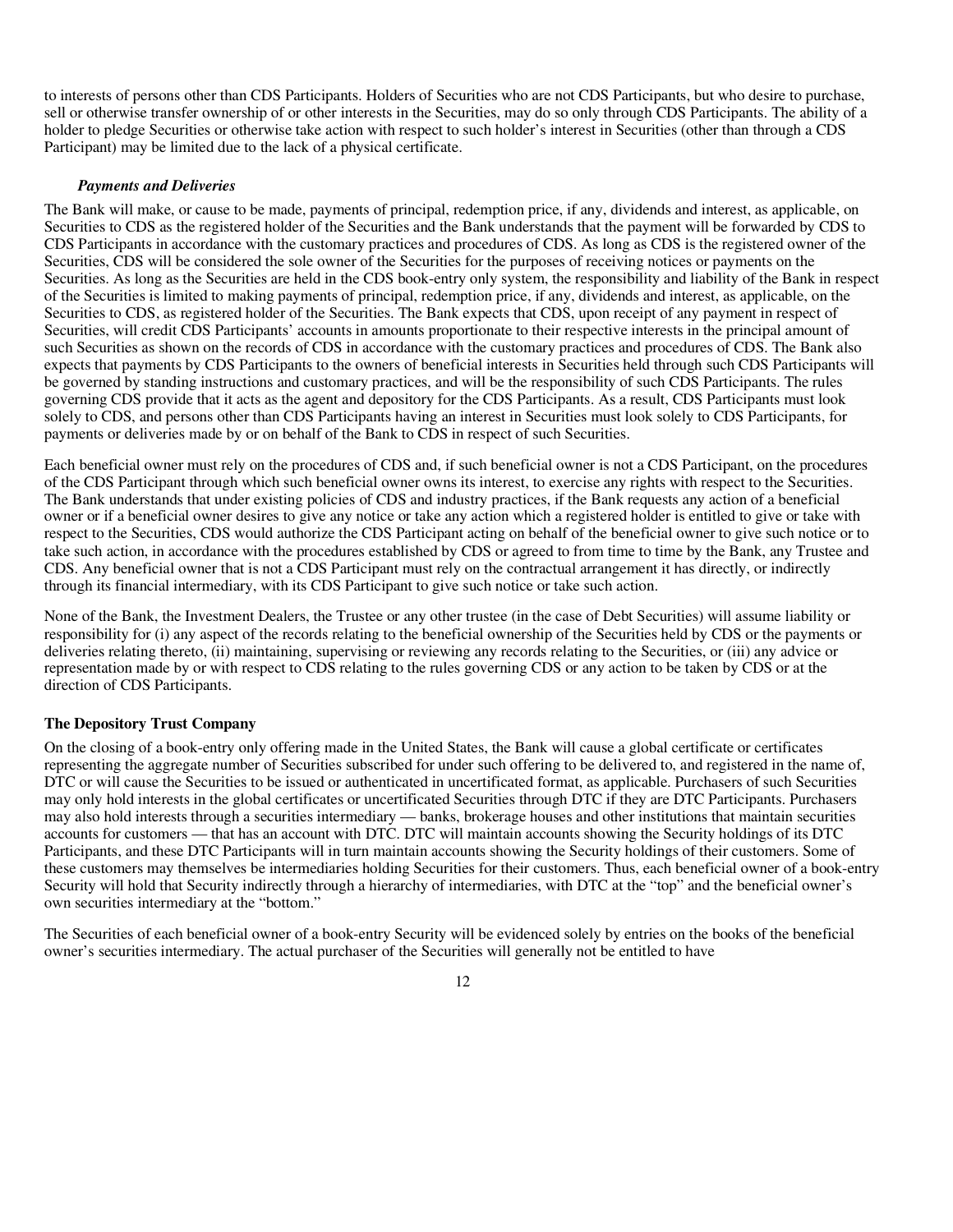the Securities represented by the global certificate or uncertificated Securities registered in its name and will not be considered the record holder. In most cases, a beneficial owner will also not be able to obtain a paper certificate evidencing the holder's ownership of Securities. Accordingly, you must rely on the procedures of DTC and the DTC participant through which you own your interest to exercise any rights of a holder under the global Security. The book-entry system for holding securities eliminates the need for physical movement of certificates and is the system through which most publicly-traded securities are held in the United States. However, the laws of some jurisdictions require some purchasers of securities to take physical delivery of their securities in definitive form. These laws may impair the ability to transfer book-entry interests in the Securities.

The Bank will make payments on Securities represented by a global certificate or uncertificated Security to DTC as the registered owner and holder of the global certificate or uncertificated Security representing those Securities. DTC has advised the Bank that upon receipt of any payment on a global certificate or uncertificated Security, DTC will immediately credit accounts of DTC participants with payments in amounts proportionate to their respective beneficial interests in that Security, as shown in the records of DTC. Standing instructions and customary practices will govern payments by DTC participants to owners of beneficial interests in a global certificate or uncertificated Security held through those DTC participants, as is now the case with Securities held for the accounts of customers in bearer form or registered in "street name." Those payments will be the sole responsibility of those DTC participants, subject to any statutory or regulatory requirements in effect from time to time.

None of the Bank, the trustees or any respective agents will have any responsibility or liability for any aspect of the records of DTC or any DTC participant relating to, or payments made on account of, beneficial interests in a global certificate or uncertificated Security or for maintaining, supervising or reviewing any of the records of DTC or any DTC participant relating to those beneficial interests.

A beneficial owner of book-entry Securities represented by a global certificate or uncertificated Security held by DTC will have its Securities exchanged for definitive Securities only if: (i) the book-entry only system ceases to exist in the United States, (ii) the Bank determines that DTC is no longer willing or able to discharge properly its responsibilities as depository with respect to the Securities and the Bank is unable to locate a qualified successor in the United States, or (iii) the Bank at its option elects, or is required by applicable law or the rules of the SEC, to withdraw the Securities from the book-entry only system in the United States.

Unless otherwise specified in the applicable Prospectus Supplement, any global certificate or uncertificated Security that is exchangeable as described in the preceding paragraph will be exchangeable in whole for definitive Securities in registered form, with the same terms and of an equal aggregate principal amount. Definitive Securities will be registered in the name or names of the person or persons specified by DTC in a written instruction to the registrar of the Securities. DTC may base its written instruction upon directions it receives from DTC Participants.

In this Prospectus, for book-entry Securities held through DTC, references to actions taken by Security holders will mean actions taken by DTC upon instructions from DTC Participants, and references to payments and notices of redemption to Security holders will mean payments and notices of redemption to DTC as the registered holder of the Securities for distribution to DTC Participants in accordance with DTC's procedures.

DTC is a limited purpose trust company organized under the laws of the State of New York, a member of the Federal Reserve System, a "clearing corporation" within the meaning of the New York Uniform Commercial Code and a "clearing agency" registered under section 17A of the U.S. Securities Exchange Act of 1934. The rules applicable to DTC and the DTC Participants are on file with the SEC.

The Bank will not have any responsibility or liability for any aspect of the records relating to, or payments made on account of, beneficial ownership interests in the book-entry Securities held through DTC or for maintaining, supervising or reviewing any records relating to the beneficial ownership interests held through DTC.

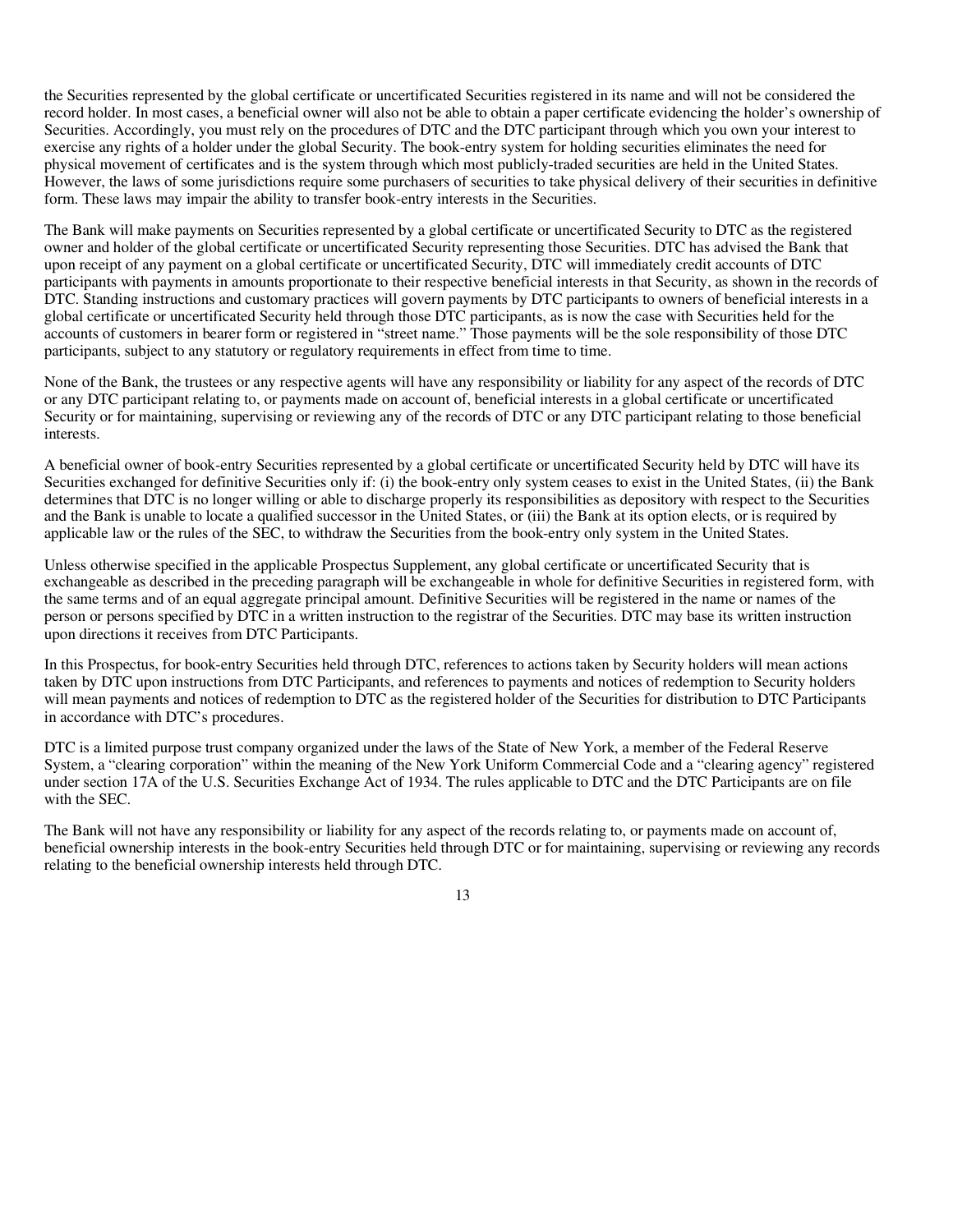#### **BANK ACT RESTRICTIONS AND RESTRICTIONS ON PAYMENT OF DIVIDENDS**

The Bank Act contains restrictions on the issue, transfer, acquisition, beneficial ownership and voting of all shares of a chartered bank. For example, no person shall be a major shareholder of a bank if the bank has equity of \$12 billion or more (which would include the Bank). A person is a major shareholder of a bank where: (i) the aggregate of shares of any class of voting shares beneficially owned by that person, by entities controlled by that person and by any person associated or acting jointly or in concert with that person is more than 20% of that class of voting shares; or (ii) the aggregate of shares of any class of non-voting shares beneficially owned by that person, by entities controlled by that person and by any person associated or acting jointly or in concert with that person is more than 30% of that class of non-voting shares. No person shall have a significant interest in any class of shares of a bank, including the Bank, unless the person first receives the approval of the Minister of Finance (Canada). For purposes of the Bank Act, a person has a significant interest in a class of shares of a Canadian chartered bank where the aggregate of any shares of the class beneficially owned by that person, by entities controlled by that person and by any person associated or acting jointly or in concert with that person exceeds 10% of all of the outstanding shares of that class of shares of such bank. Purchasers of Securities (and CDS Participants) may be required to furnish declarations relating to ownership (and ownership by clients of such CDS Participants) in a form prescribed by the Bank.

The Bank Act also prohibits the registration of a transfer or issue of any share of the Bank to, and the exercise, in person or by proxy, of any voting rights attached to any share of the Bank that is beneficially owned by, Her Majesty in right of Canada or of a province or any agent or agency of Her Majesty in either of those rights, or to the government of a foreign country or any political subdivision, agent or agency of any of them, except for certain cases that require the Minister of Finance's consent.

Under the Bank Act, the Bank cannot redeem or purchase any of its shares, including the Preferred Shares, unless the consent of the Superintendent has been obtained. In addition, the Bank Act prohibits a payment to purchase or redeem any shares or the declaration of a dividend if there are reasonable grounds for believing that the Bank is, or the payment would cause the Bank to be, in contravention of the capital adequacy and liquidity regulations of the Bank Act or directions of the Superintendent.

The Bank is also restricted from paying certain dividends in the event that TD Capital Trust III or TD Capital Trust IV (each a subsidiary of the Bank) fails to pay semi-annual distributions or interest in cash, as applicable, in full to holders of TD Capital Trust III Securities or TD Capital Trust IV Notes, respectively, when required pursuant to the terms of the respective securities. In addition, the ability to pay dividends on the Common Shares without the approval of the holders of the outstanding Preferred Shares is restricted unless all dividends on the Preferred Shares have been declared and paid or set apart for payment.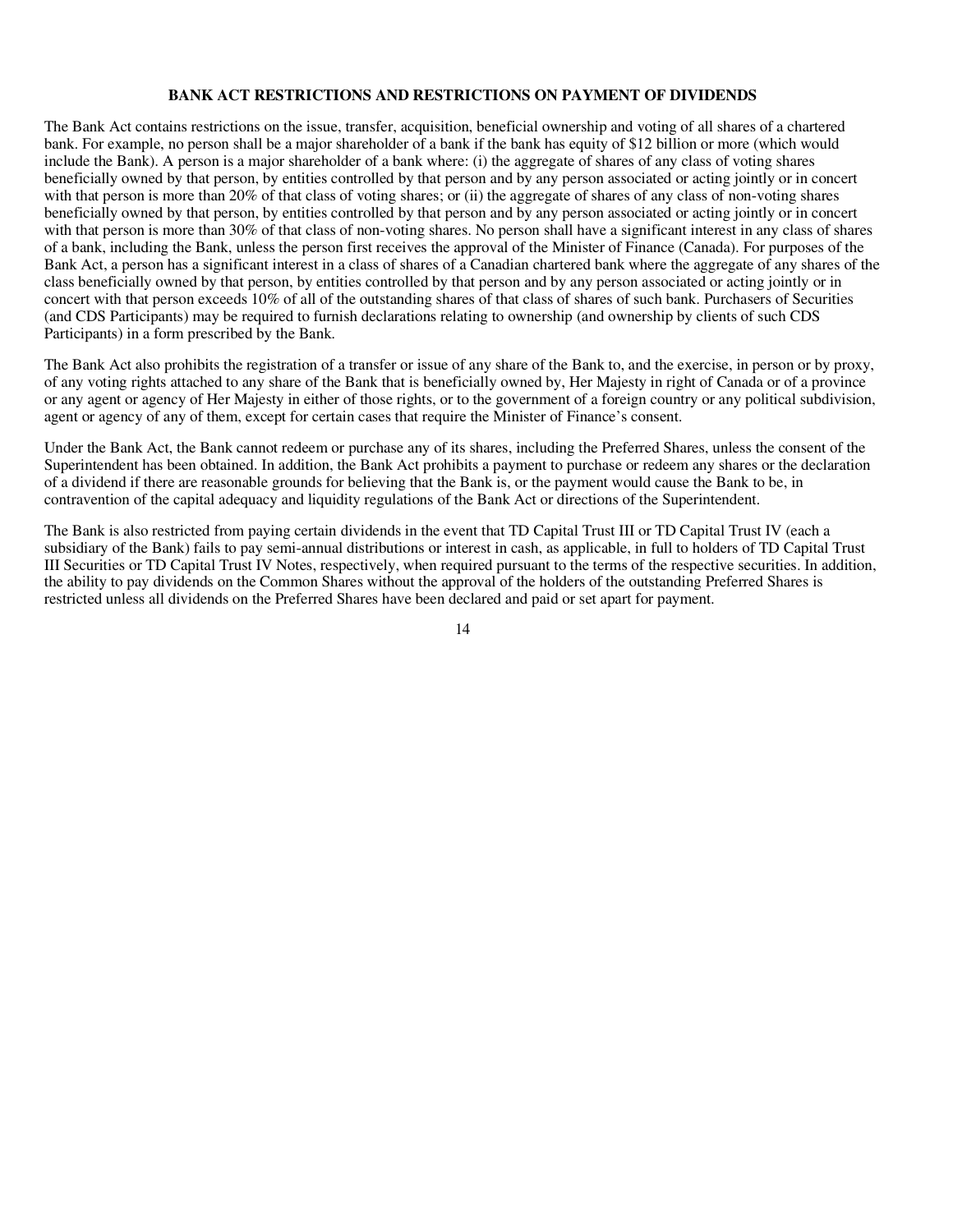#### **EARNINGS COVERAGE**

The following earnings coverage ratios do not reflect the issuance of any Securities under this Prospectus.

The Bank's dividend requirements on all its outstanding preferred shares, after adjustment for new issues and retirement and adjusted to a before tax equivalent using an effective tax rate of 16.7%, amounted to \$110.6 million for the twelve months ended October 31, 2014. The Bank's interest and dividend requirements on all subordinated notes and debentures, preferred shares and liabilities for preferred shares and capital trust securities, after adjustment for new issues and retirement, amounted to \$768.7 million for the twelve months ended October 31, 2014. The Bank's reported net income, before interest on subordinated debt and liabilities for preferred shares and capital trust securities and income taxes was \$9,491 million for the twelve months ended October 31, 2014, which was 12.3 times the Bank's aggregate dividend and interest requirement for the period.

On an adjusted basis, the Bank's net income before interest on subordinated debt and liabilities for preferred shares and capital trust securities and income taxes for the twelve months ended October 31, 2014 was \$9,819 million, which was 12.8 times the Bank's aggregate dividend and interest requirement for the period.

The Bank's financial results are prepared in accordance with International Financial Reporting Standards ("IFRS"), the current generally accepted accounting principles ("GAAP"). The Bank refers to results prepared in accordance with IFRS as "reported" results. The Bank also utilizes non-GAAP financial measures referred to as "adjusted" results to assess each of its businesses and to measure overall Bank performance. To arrive at adjusted results, the Bank removes "items of note", net of income taxes, from reported results. The items of note relate to items which management does not believe are indicative of underlying business performance. The Bank believes that adjusted results provide the reader with a better understanding of how management views the Bank's performance. As explained, adjusted results are different from reported results determined in accordance with IFRS. Adjusted results, items of note, and related terms used herein are not defined terms under IFRS, and, therefore, may not be comparable to similar terms used by other issuers. Please see the "Financial Results Overview – How the Bank Reports" section of the Bank's 2014 MD&A for a reconciliation between the Bank's reported and adjusted results.

#### **PLAN OF DISTRIBUTION**

The Bank may sell Securities to or through underwriters or dealers purchasing as principal, and also may sell Securities to one or more purchasers directly or through agents. Securities may be sold from time to time in one or more transactions at a fixed price or prices which may be changed, at market prices prevailing at the time of sale, at prices related to such prevailing market prices or at prices to be negotiated with purchasers.

A Prospectus Supplement will set forth the terms of any offering of Securities, including the name or names of any Investment Dealers, the initial public offering price, the proceeds to the Bank, any underwriting discount or commission to be paid to any Investment Dealers and any discounts, concessions or commissions allowed or re-allowed or paid by any Investment Dealers to other investment dealers.

The Securities may be sold directly by the Bank at such prices and upon such terms as agreed to by the Bank and the purchaser or through agents designated by the Bank from time to time. Any agent involved in the offering and sale of the Securities in respect of which this Prospectus is delivered will be named, and any commissions payable by the Bank to such agent will be set forth, in the applicable Prospectus Supplement. Unless otherwise indicated in the applicable Prospectus Supplement, any agent is acting on a best efforts basis for the period of its appointment.

If underwriters are used in the sale, the Securities will be acquired by the underwriters for their own account and may be resold from time to time in one or more transactions, including negotiated transactions, at a fixed public offering price or at varying prices determined at the time of sale, at market prices prevailing at the time of sale or at prices related to such prevailing market prices. The obligations of the underwriters to purchase such Securities will be subject to certain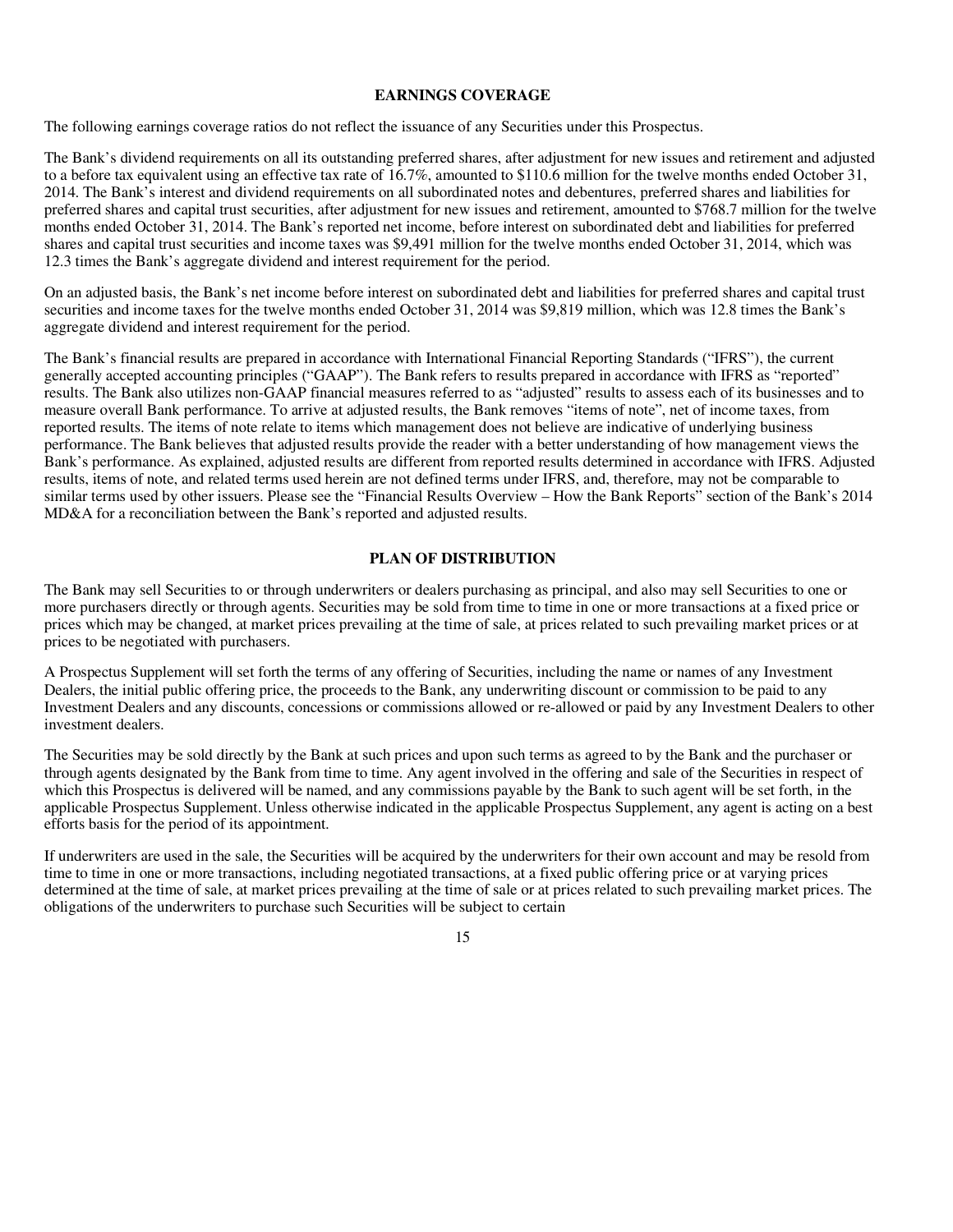conditions precedent, and the underwriters will be obligated to purchase all the Securities offered by the Prospectus Supplement if any of such Securities are purchased.

Any public offering price and any discounts or concessions allowed or re-allowed or paid to Investment Dealers may be changed from time to time. The Bank may agree to pay the Investment Dealers a commission for various services relating to the issue and sale of any Securities offered hereby. Any such commission will be paid out of the general corporate funds of the Bank. Investment Dealers who participate in the distribution of the Securities may be entitled under agreements to be entered into with the Bank to indemnification by the Bank against certain liabilities, including liabilities under securities legislation, or to contribution with respect to payments which such Investment Dealers may be required to make in respect thereof.

In connection with any offering of the Securities (unless otherwise specified in a Prospectus Supplement), the Investment Dealers may over-allot or effect transactions which stabilize or maintain the market price of the Securities offered at a higher level than that which might exist in the open market. These transactions may be commenced, interrupted or discontinued at any time.

This Prospectus and related Prospectus Supplement may be used by direct or indirect wholly-owned subsidiaries of the Bank in connection with offers and sales related to secondary market transactions in the Securities in the United States. Those subsidiaries may act as principal or agent in those transactions. Secondary market sales will be made at prices related to prevailing market prices at the time of sale.

#### **PRIOR SALES**

Prior sales will be provided as required in a Prospectus Supplement with respect to the issuance of Securities pursuant to such Prospectus Supplement.

#### **TRADING PRICE AND VOLUME OF THE BANK'S SECURITIES**

Trading prices and volume of the Bank's Securities will be provided as required in a Prospectus Supplement with respect to the issuance of Securities pursuant to such Prospectus Supplement.

#### **RISK FACTORS**

Investment in the Securities is subject to various risks including those risks inherent in conducting the business of a diversified financial institution. Before deciding whether to invest in any Securities, investors should consider carefully the risks set out herein and incorporated by reference in this Prospectus (including subsequently filed documents incorporated by reference) and, if applicable, those described in a Prospectus Supplement relating to a specific offering of Securities. Prospective investors should consider the categories of risks identified and discussed in the Bank's Annual Information Form and Management's Discussion and Analysis of the Bank incorporated herein by reference including credit, market (including equity, commodity, foreign exchange and interest rate), liquidity, operational, reputational, insurance, strategic, regulatory and legal risks.

#### **USE OF PROCEEDS**

Unless otherwise specified in a Prospectus Supplement, the net proceeds to the Bank from the sale of the Securities will be added to the general funds of the Bank and utilized for general corporate purposes.

#### **INTERESTS OF EXPERTS**

Ernst & Young LLP, Chartered Accountants, Toronto, Ontario, is the external auditor who prepared the Auditors' Report to Shareholders with respect to the consolidated balance sheet of the Bank as at October 31, 2014 and 2013 and the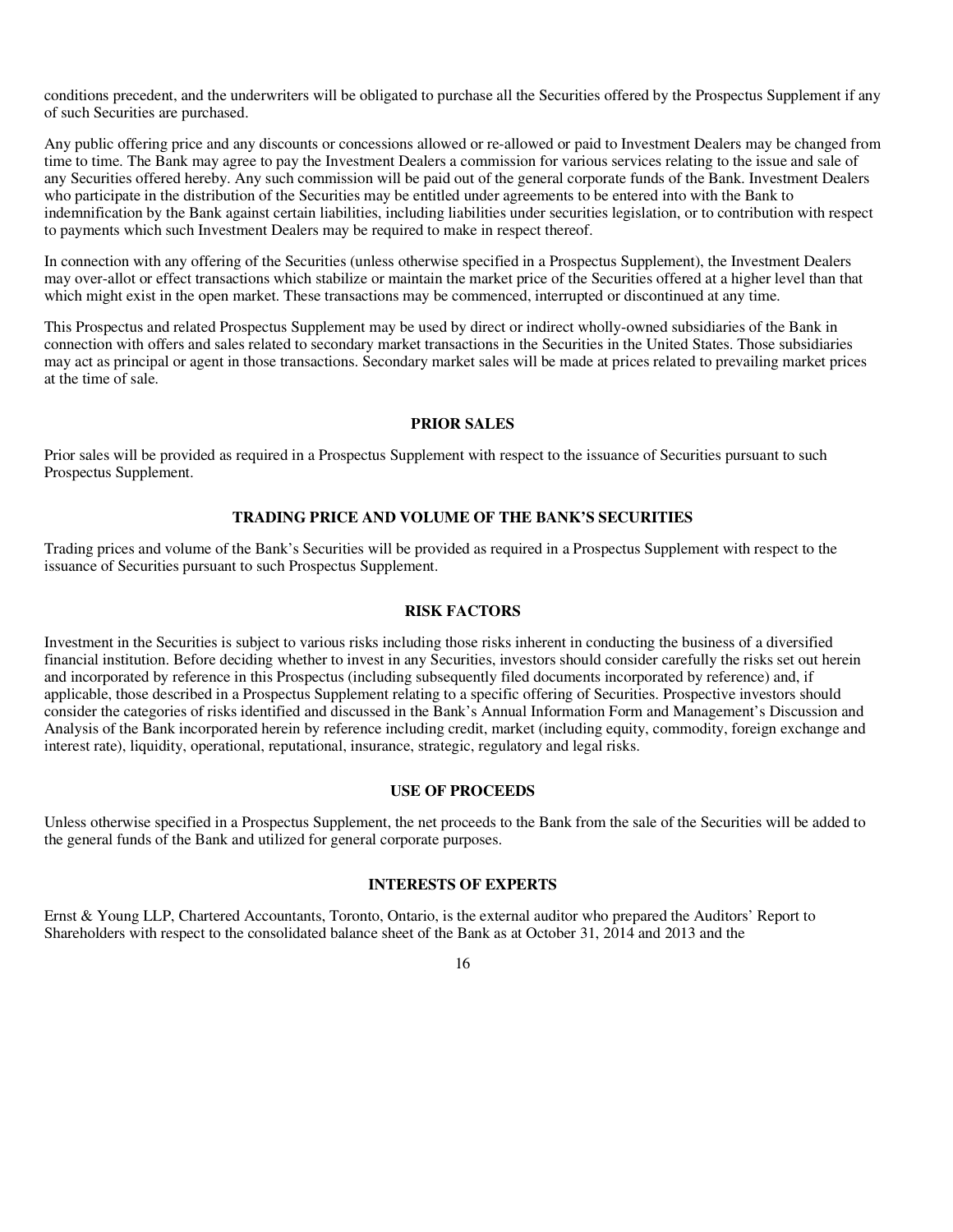consolidated statements of income, changes in shareholders' equity, comprehensive income and cash flows for each of the years then ended. Ernst & Young LLP is independent with respect to the Bank within the meaning of the Rules of Professional Conduct of the Institute of Chartered Accountants of Ontario, and the Public Company Accounting Oversight Board, United States.

#### **LEGAL MATTERS**

Unless otherwise specified in the Prospectus Supplement, certain legal matters relating to the Securities offered by a Prospectus Supplement will be passed upon, on behalf of the Bank, by McCarthy Tétrault LLP and, with respect to Securities offered in the United States, Simpson Thacher & Bartlett LLP.

#### **DOCUMENTS FILED AS PART OF THE REGISTRATION STATEMENT**

The following documents have been filed with the SEC as part of or incorporated by reference in the registration statement of which this prospectus forms a part: the documents listed under "Documents Incorporated by Reference"; the Indenture; consent of Ernst & Young LLP and Powers of Attorney.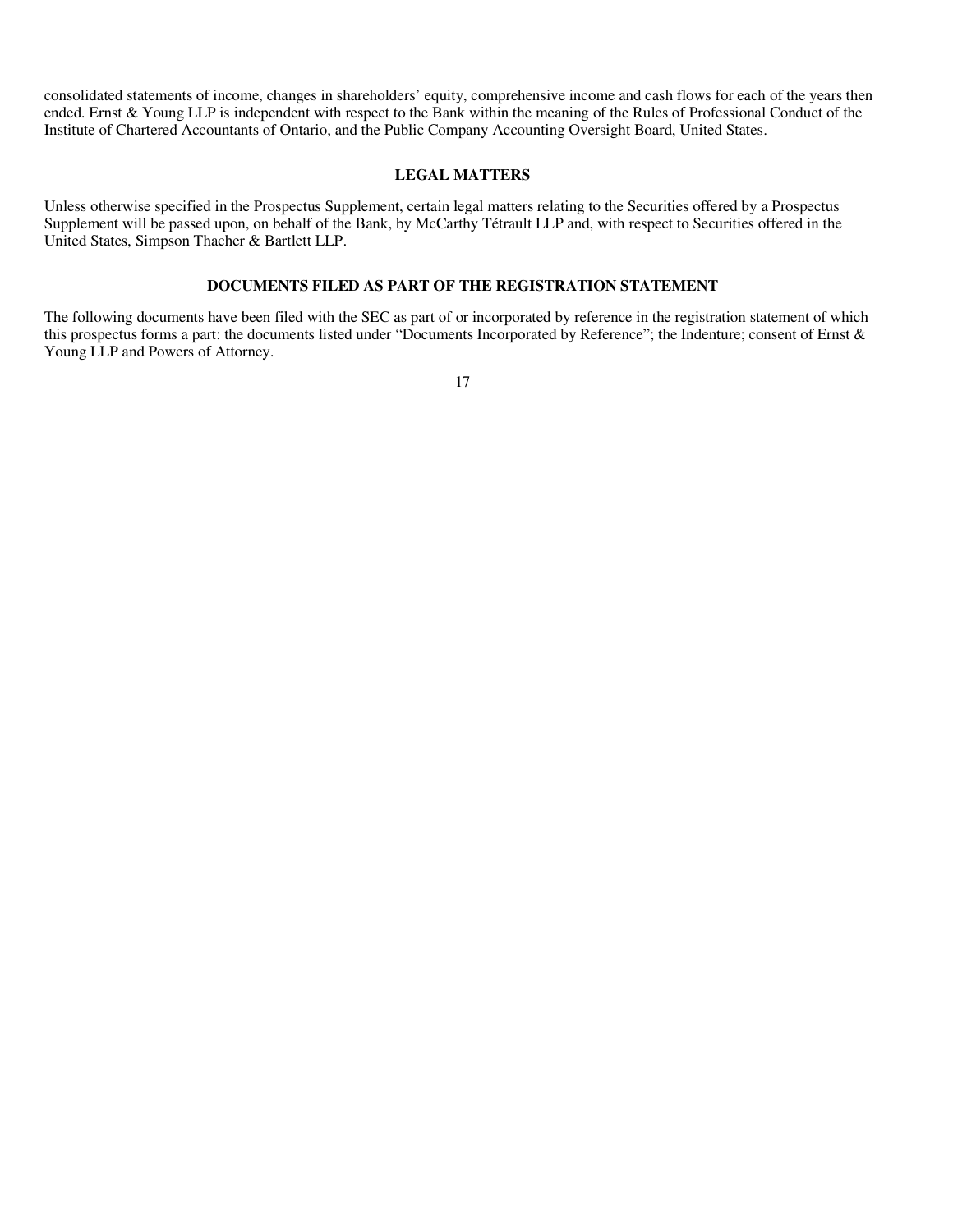#### **PART II**

#### **INFORMATION NOT REQUIRED TO BE DELIVERED TO OFFEREES OR PURCHASERS**

#### **Indemnification of Directors and Officers**

Under the Bank Act, the Bank may not, by contract, resolution or by-law, limit the liability of its directors for breaches of their fiduciary duties. However, except in respect of an action by or on behalf of the Bank to procure a judgment in its favor, the Bank may indemnify a director or officer, a former director or officer or a person who acts or acted at the Bank's request as a director or officer of or in a similar capacity for another entity, and his or her heirs and legal representatives, against all costs, charges and expenses, including an amount paid to settle an action or satisfy a judgment, reasonably incurred by him or her because of any civil, criminal, administrative, investigative or other proceeding to which he or she is involved by reason of being or having been associated with the Bank or the entity, if:

(1) that person acted honestly and in good faith with a view to the best interests of the Bank or the other entity, as the case may be, and

(2) in the case of a criminal or administrative action or proceeding that is enforced by a monetary penalty, that person had reasonable grounds for believing that his or her conduct was lawful.

These individuals are entitled to an indemnity from the Bank if the person was not judged by the court or other competent authority to have committed any fault or omitted to do anything that they ought to have done and fulfilled the conditions set out in (1) and (2) above. The Bank may also advance amounts to the director, officer or other person for the costs, charges and expenses of a proceeding referred to above, provided such amounts are repaid if the conditions set out in (1) and (2) above are not satisfied. The Bank may, with the approval of a court, also indemnify or advance funds to that person regarding an action by or on behalf of the Bank to procure a judgment in its favor, to which the person is made a party by reason of being or having been a director or officer of the company or entity, if he or she fulfills the conditions set out in (1) and (2) above.

The Bank's by-laws provide that subject to the limitations contained in the Bank Act, but without limit to the right of the Bank to indemnify or advance funds to any person under the Bank Act or otherwise, the Bank will indemnify a director or officer or a former director or officer, or a person who acts or acted at the Bank's request as a director or officer or in a similar capacity of a body corporate, and such person's heirs and legal representatives, against all costs, charges and expenses, including an amount paid to settle an action or satisfy a judgment reasonably incurred by such person in respect of any civil, criminal, administrative, investigative or other proceeding to which such person is made a party by reason of being or having been a director or officer of the Bank or such body corporate if: (i) such person acted honestly and in good faith with a view to the best interests of the Bank or the other entity, as the case may be; and (ii) in the case of a criminal or administrative action or proceeding that is enforced by a monetary penalty, such person had reasonable grounds for believing that such person's conduct was lawful. These indemnification provisions could be construed to permit or require indemnification for certain liabilities arising out of U.S. federal securities laws.

Insofar as indemnification for liabilities arising under the U.S. Securities Act of 1933, as amended (the "Act") may be permitted to directors, officers or persons controlling the Bank pursuant to the foregoing provisions, the Bank has been informed that in the opinion of the U.S. Securities and Exchange Commission such indemnification is against public policy as expressed in the Act and is therefore unenforceable.

The Bank maintains directors' and officers' liability insurance policies providing for the insurance on behalf of any person who is or was a director or officer of the Bank and subsidiary companies against any liability incurred by him or her in any such capacity or arising out of his or her status as such.

II-1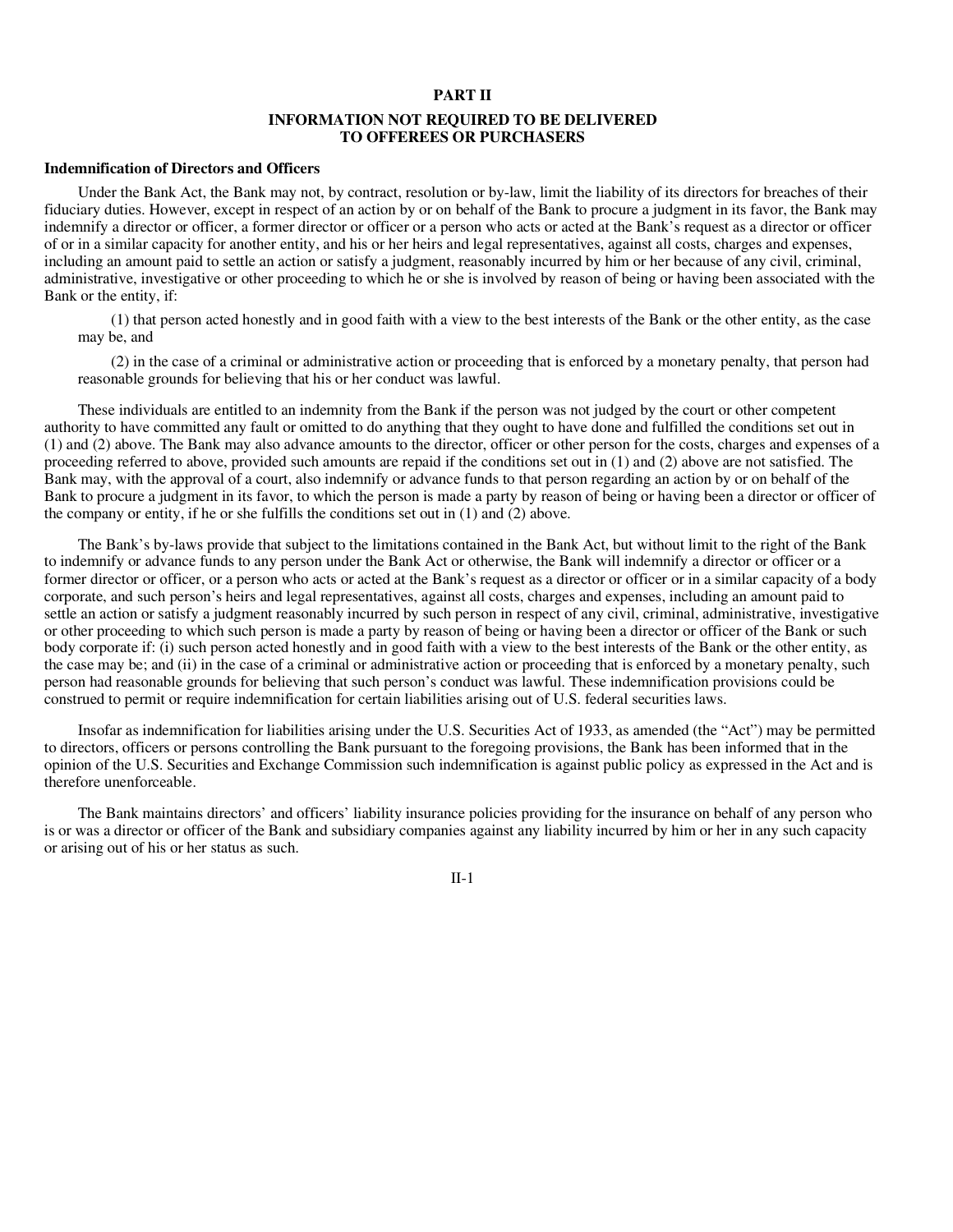## **Exhibits**

| Exhibit No. | Description                                                                                                                                                                                                                                                                                                                                                                                                 |
|-------------|-------------------------------------------------------------------------------------------------------------------------------------------------------------------------------------------------------------------------------------------------------------------------------------------------------------------------------------------------------------------------------------------------------------|
| 4.1         | Annual Information Form of the Registrant dated December 4, 2014 (incorporated by reference to Exhibit 99.1 to<br>The Toronto-Dominion Bank's Form 40-F filed on December 4, 2014, File No. 001-14446).                                                                                                                                                                                                     |
| 4.2         | The consolidated audited financial statements for the fiscal year ended October 31, 2014 with comparative<br>consolidated financial statements for the fiscal year ended October 31, 2013, together with the auditors' report<br>thereon and the 2014 MD&A (incorporated by reference to Exhibits 99.3 and 99.2 to The Toronto-Dominion<br>Bank's Form 40-F filed on December 4, 2014, File No. 001-14446). |
| 4.3         | Management Proxy Circular of the Registrant dated as of January 23, 2014 (incorporated by reference to<br>Exhibit 99.1 to The Toronto-Dominion Bank's Form 6-K filed on February 21, 2014, File No. 001-14446).                                                                                                                                                                                             |
| 5.1         | Consent of Ernst & Young LLP.                                                                                                                                                                                                                                                                                                                                                                               |
| 6.1         | Powers of Attorney (included on page III-2 of the Registration Statement).                                                                                                                                                                                                                                                                                                                                  |
| 7.1         | Trust Indenture, dated as of November 1, 2005 between the Registrant and Computershare Trust Company of<br>Canada, as trustee, relating to the Debt Securities registered hereby (incorporated by reference to Exhibit 7 to The<br>Toronto-Dominion Bank's Registration Statement on Form F-10 filed on February 1, 2007, File No. 333-<br>140383).                                                         |

II-2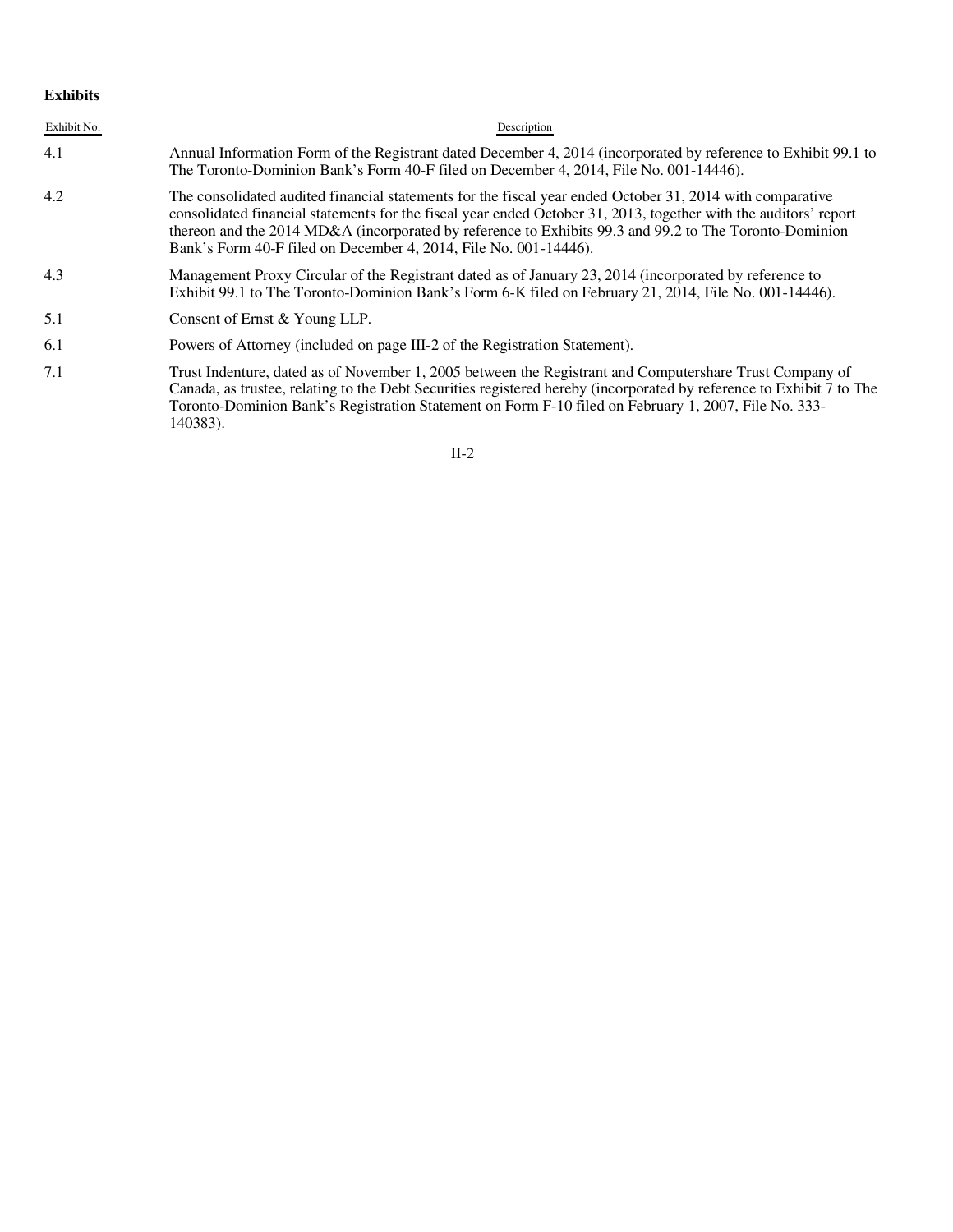#### **PART III**

#### **UNDERTAKING AND CONSENT TO SERVICE OF PROCESS**

#### **Item 1. Undertaking.**

The Registrant undertakes to make available, in person or by telephone, representatives to respond to inquiries made by the Commission staff, and to furnish promptly, when requested to do so by the Commission staff, information relating to the securities registered pursuant to this Form F-10 or to transactions in said securities.

#### **Item 2. Consent to Service of Process.**

The Registrant and the Trustee with respect to the Debt Securities registered pursuant to this Form F-10 have each filed with the Commission an Appointment of Agent for Service of Process and Undertaking on Form F-X with the original filing of this Registration Statement.

$$
III-1
$$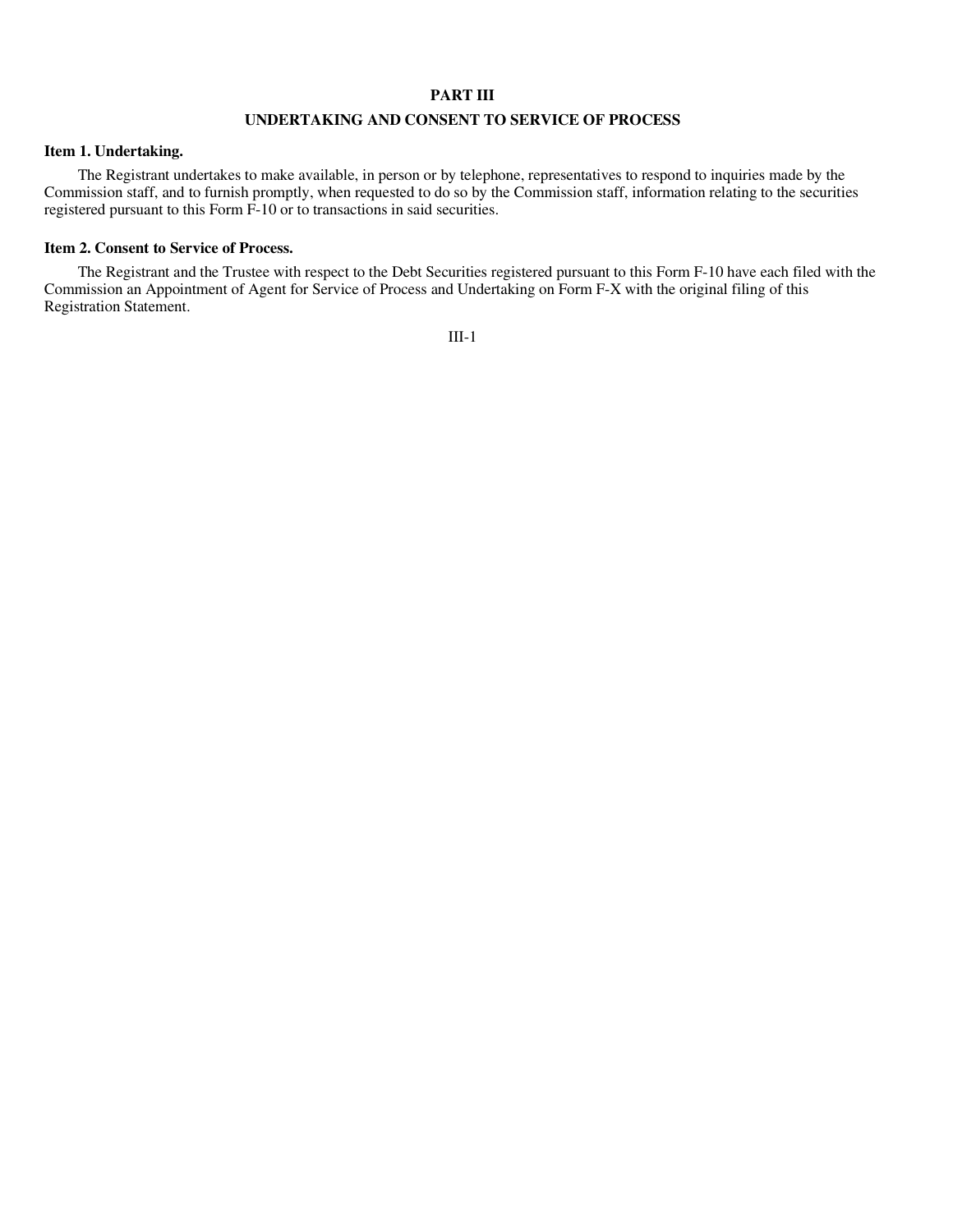#### **SIGNATURES**

Pursuant to the requirements of the Securities Act of 1933, as amended, the Registrant certifies that it has reasonable grounds to believe that it meets all of the requirements for filing on Form F-10 and has duly caused this Registration Statement to be signed on its behalf by the undersigned, thereunto duly authorized, in the City of Toronto, Province of Ontario, country of Canada, on this 4<sup>th</sup> day of December, 2014.

#### THE TORONTO-DOMINION BANK

By: /s/ Norie C. Campbell

Name: Norie C. Campbell Title: Group Head, Legal, Compliance and Anti-Money Laundering, and General Counsel

#### **POWERS OF ATTORNEY**

KNOW ALL PERSONS BY THESE PRESENTS, that each person whose signature appears below constitutes and appoints Norie C. Campbell or, failing her, Colleen Johnston his or her true and lawful attorneys-in-fact and agents, each acting alone, with full power of substitution and resubstitution, for him or her and in his or her name, place and stead, in any and all capacities, to do any and all things and execute any and all instruments that such attorney may deem necessary or advisable under the Securities Act of 1933, as amended, and any rules, regulations and requirements of the U.S. Securities and Exchange Commission (the "Commission") in connection with the registration under the Securities Act of 1933, as amended, of the securities of the Registrant as contemplated by the resolutions of the Board of Directors of the Registrant adopted on October 22, 2014 including specifically, but without limiting the generality of the foregoing, the power and authority to sign his or her name in his or her respective capacity as a member of the Board of Directors or officer of the Registrant, a registration statement on Form F-10 (or any other form deemed appropriate by such attorney, or one or more amendments to an existing registration statement of the Registrant) and/or such other form or forms as may be appropriate to be filed with the Commission as any of them deem appropriate in respect of the securities of the Registrant, to any subsequent Registration Statement for the same offering which may be filed under Rule 462(b) under the Securities Act, to any and all amendments, including post-effective amendments, to such registration statement(s), and to any and all instruments and documents filed as part of or in connection with such registration statement(s) and any and all amendments thereto, including post-effective amendments.

Pursuant to the requirements of the Securities Act of 1933, as amended, this Registration Statement has been signed below by or on behalf of the following persons in the capacities and on the dates indicated:

| Name                                           | Title                                                                                                                       | Date             |
|------------------------------------------------|-----------------------------------------------------------------------------------------------------------------------------|------------------|
| /s/ Bharat B. Masrani<br>Bharat B. Masrani     | Group President and Chief Executive Officer,<br>and Director (Principal Executive Officer)                                  | December 4, 2014 |
| /s/ Colleen M. Johnston<br>Colleen M. Johnston | Group Head, Finance, Sourcing and Corporate<br>Communications, and Chief Financial Officer<br>(Principal Financial Officer) | December 4, 2014 |
| /s/ Xihao Hu<br>Xihao Hu                       | Senior Vice President, Finance<br>(Principal Accounting Officer)                                                            | December 4, 2014 |

III-2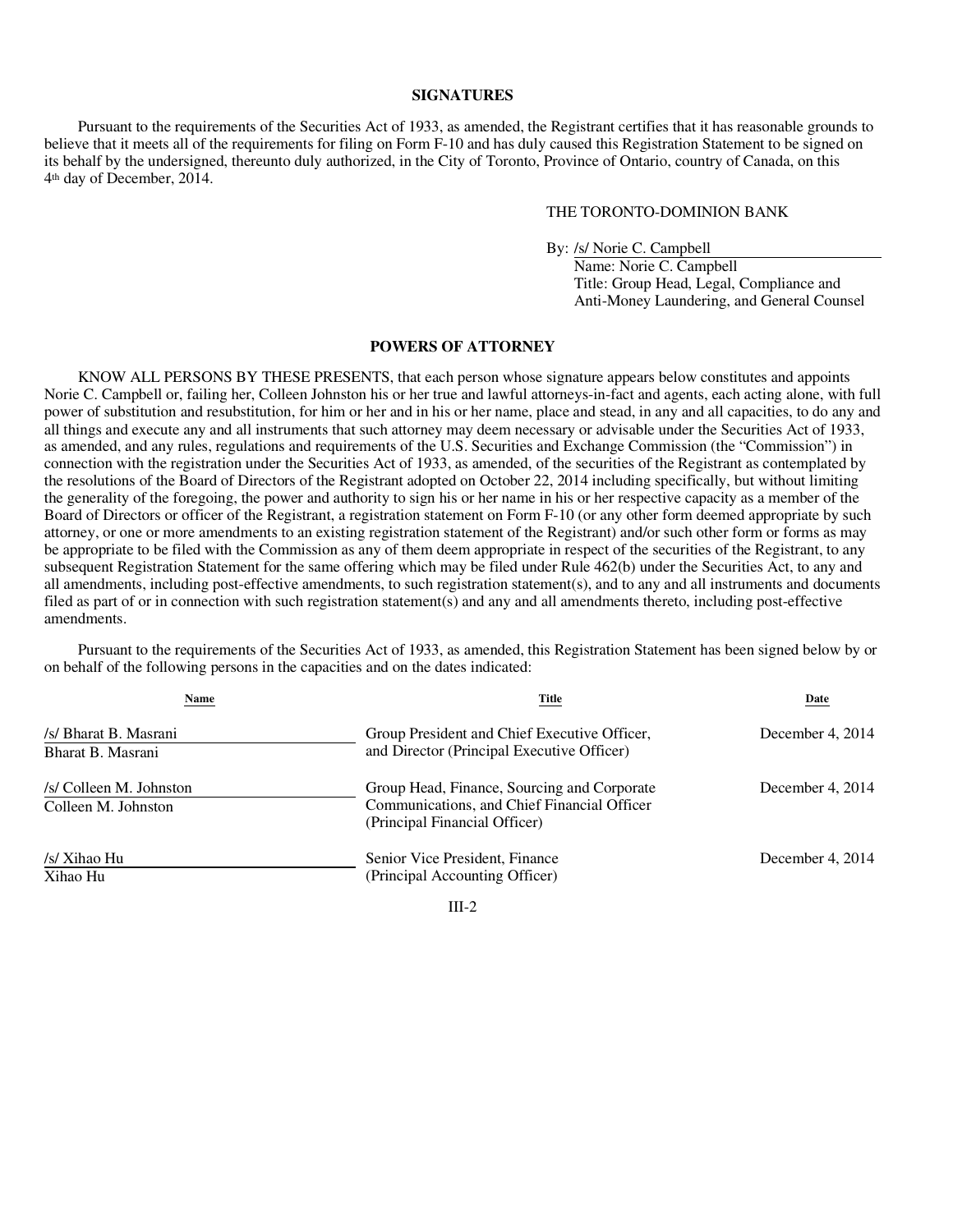| /s/ Brian M. Levitt<br>Brian M. Levitt       | Chairman of the Board                          | December 4, 2014 |
|----------------------------------------------|------------------------------------------------|------------------|
| /s/ William E. Bennett<br>William E. Bennett | Director                                       | December 4, 2014 |
| /s/ John L. Bragg<br>John L. Bragg           | Director                                       | December 4, 2014 |
| /s/ Amy W. Brinkley<br>Amy W. Brinkley       | Director                                       | December 4, 2014 |
| /s/ Colleen A. Goggins<br>Colleen A. Goggins | Director                                       | December 4, 2014 |
| /s/ David E. Kepler<br>David E. Kepler       | Director                                       | December 4, 2014 |
| /s/ Henry H. Ketcham<br>Henry H. Ketcham     | Director                                       | December 4, 2014 |
| /s/ Alan N. MacGibbon<br>Alan N. MacGibbon   | Director                                       | December 4, 2014 |
| /s/ Harold H. MacKay<br>Harold H. MacKay     | Director                                       | December 4, 2014 |
| /s/ Karen E. Maidment<br>Karen E. Maidment   | Director                                       | December 4, 2014 |
| /s/ Irene R. Miller<br>Irene R. Miller       | Director                                       | December 4, 2014 |
| /s/ Nadir H. Mohamed<br>Nadir H. Mohamed     | Director                                       | December 4, 2014 |
| /s/ Wilbur J. Prezzano<br>Wilbur J. Prezzano | Director                                       | December 4, 2014 |
| /s/ Helen K. Sinclair<br>Helen K. Sinclair   | Director                                       | December 4, 2014 |
| /s/ Glenn Gibson<br>Glenn Gibson             | Authorized Representative in the United States | December 4, 2014 |

III-3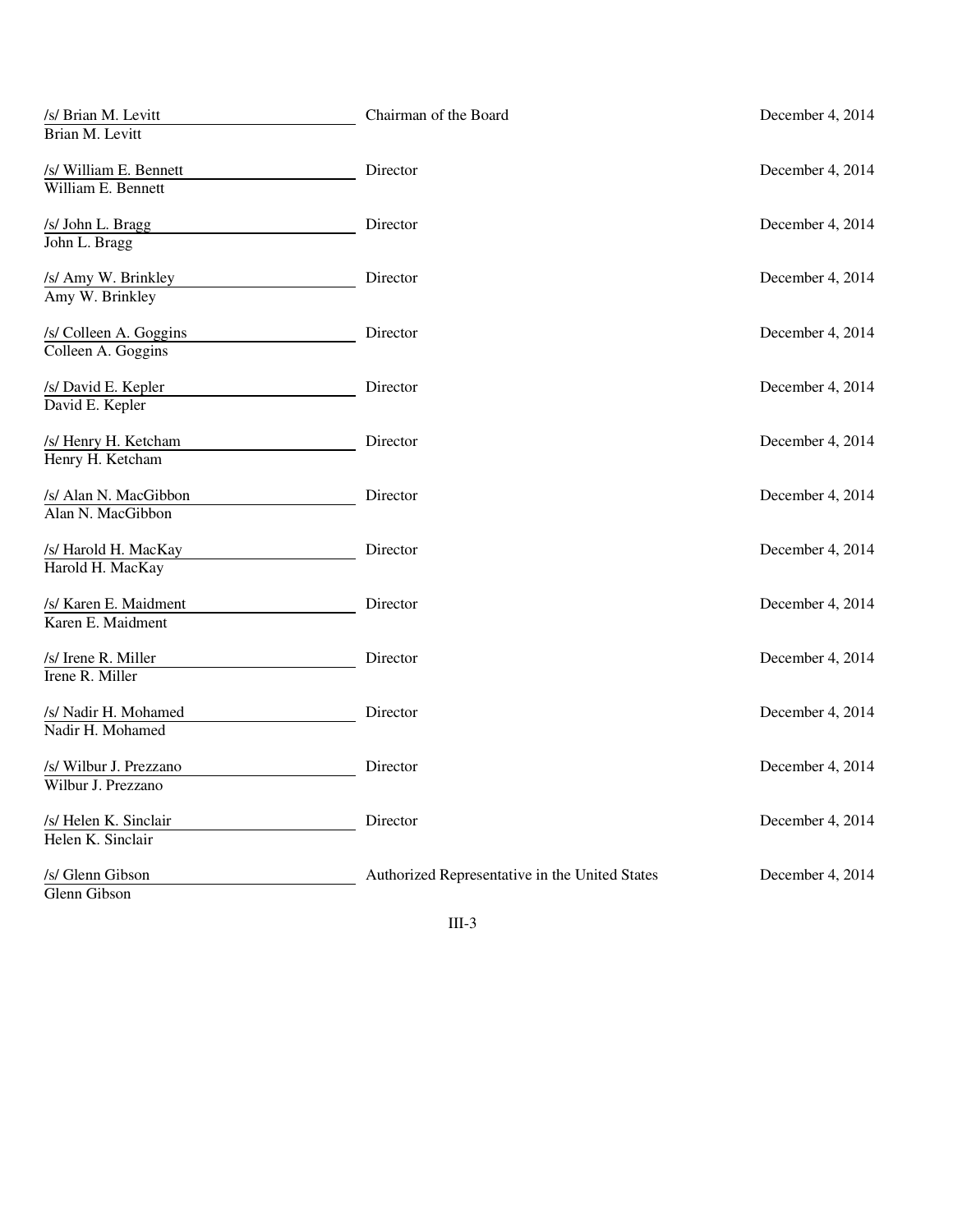## **Exhibits**

| Exhibit No. | Description                                                                                                                                                                                                                                                                                                                                                                                                 |
|-------------|-------------------------------------------------------------------------------------------------------------------------------------------------------------------------------------------------------------------------------------------------------------------------------------------------------------------------------------------------------------------------------------------------------------|
| 4.1         | Annual Information Form of the Registrant dated December 4, 2014 (incorporated by reference to Exhibit 99.1 to<br>The Toronto-Dominion Bank's Form 40-F filed on December 4, 2013, File No. 001-14446).                                                                                                                                                                                                     |
| 4.2         | The consolidated audited financial statements for the fiscal year ended October 31, 2014 with comparative<br>consolidated financial statements for the fiscal year ended October 31, 2013, together with the auditors' report<br>thereon and the 2014 MD&A (incorporated by reference to Exhibits 99.3 and 99.2 to The Toronto-Dominion Bank's<br>Form 40-F filed on December 4, 2014, File No. 001-14446). |
| 4.3         | Management Proxy Circular of the Registrant dated as of January 23, 2014 (incorporated by reference to Exhibit<br>99.1 to The Toronto-Dominion Bank's Form 6-K filed on February 21, 2014, File No. 001-14446).                                                                                                                                                                                             |
| 5.1         | Consent of Ernst & Young LLP.                                                                                                                                                                                                                                                                                                                                                                               |
| 6.1         | Powers of Attorney (included on page III-2 of the Registration Statement).                                                                                                                                                                                                                                                                                                                                  |
| 7.1         | Trust Indenture, dated as of November 1, 2005 between the Registrant and Computershare Trust Company of<br>Canada, as trustee, relating to the Debt Securities registered hereby (incorporated by reference to Exhibit 7 to The<br>Toronto-Dominion Bank's Registration Statement on Form F-10 filed on February 1, 2007, File No. 333-140383).                                                             |